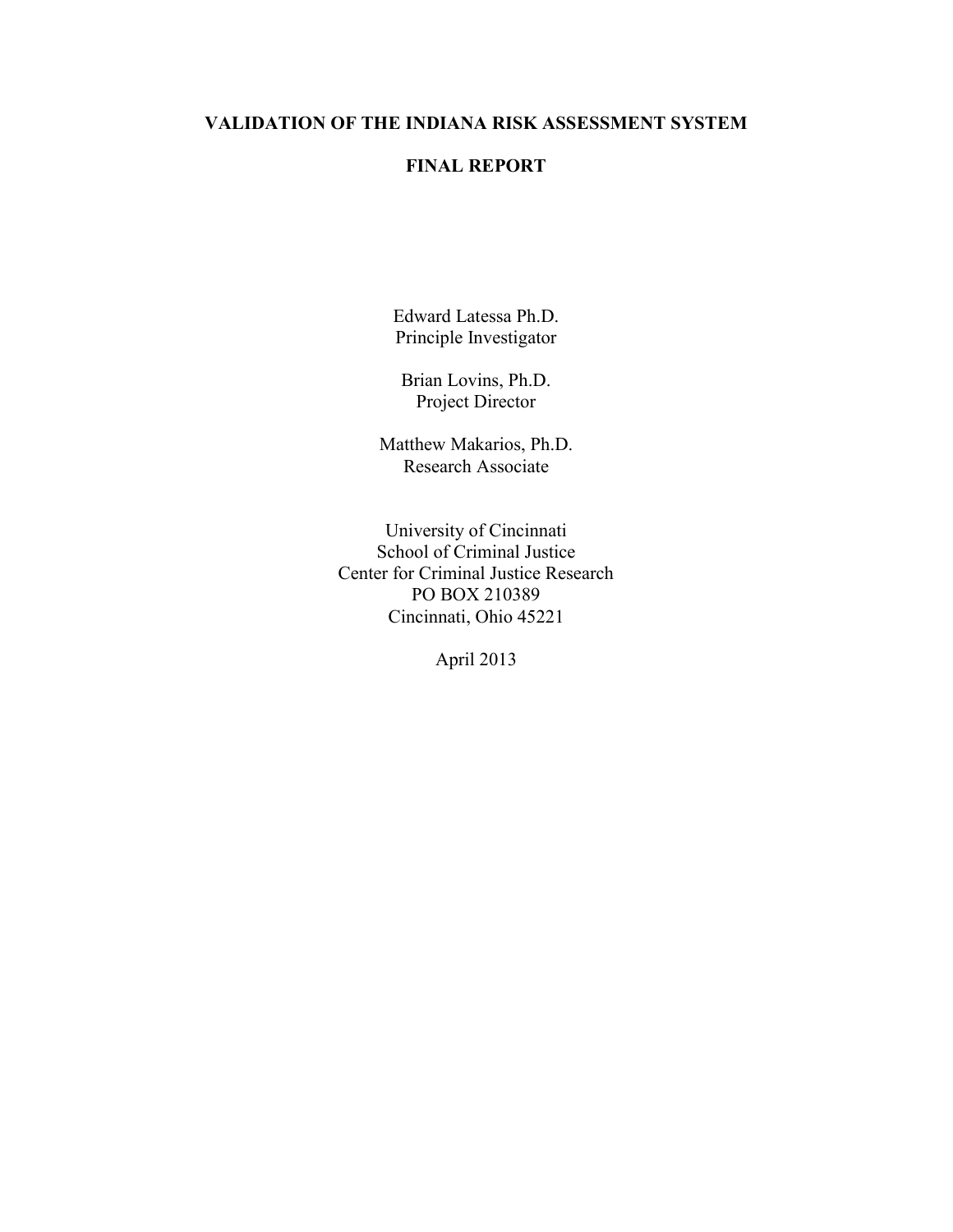### **EXECUTIVE SUMMARY**

This report outlines the validation of the Indiana Risk Assessment System. Indiana has taken several steps to ensure that the implementation of evidence based interventions is translated to practice, starting with the expectation that local jurisdictions use a validated risk and need assessment to help guide decisions. Overtime, each segment of the criminal justice system has developed standards regarding the use of validated risk and needs assessments. Because these standards varied among agencies, local jurisdictions have implemented different assessment tools. Many jurisdictions have adopted a validated risk assessment like the Level of Service/Case Management Inventory, while others have chosen to use other assessments or relied on staff's professional discretion.

In order to improve coordination among the criminal justice agencies and reduce duplication of efforts, the Indiana Risk Assessment Task Force was formed to explore options for a statewide risk assessment. The Task Force ultimately recommenced that the Judicial Conference of Indiana and the Department of Correction adopt the Ohio Risk Assessment System (ORAS). Benefits that led Indiana to adopt the ORAS included:

- Developed on a Midwest population
- Expands as the offender moves deeper into the system
- Builds upon prior assessment
- Ability to norm and validate on local population
- Public domain
- Prospective data collection
- User friendly, easily implemented

Indiana contracted with the University of Cincinnati, Center for Criminal Justice Research to implement a risk assessment system that provided assessments at multiple points in the criminal justice system and that was validated on an Indiana population. A major goal of the project was to develop assessments that abided by the principles of effective classification by constructing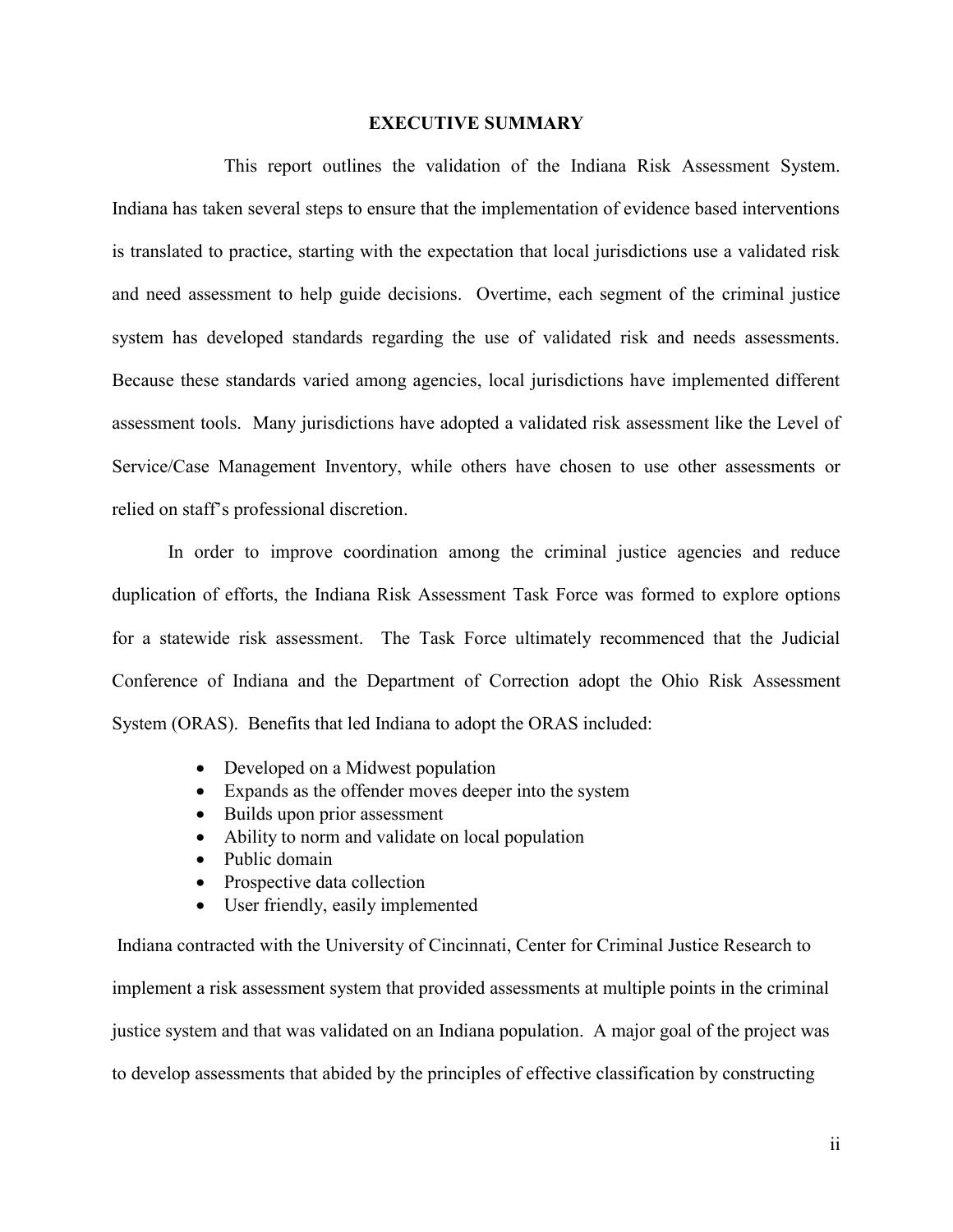assessments that 1) separated Indiana offenders into risk groups based on their likelihood to recidivate, 2) identified dynamic risk factors that can be used to prioritize programmatic needs, and 3) identify potential barriers to treatment.

The Indiana Risk Assessment System was validated using a prospective design that involved conducting in-depth structured interviews of almost 1,000 offenders that were on community supervision or were preparing to be released from prison. After interviews were conducted, offenders were tracked for nearly 2 years to gather follow-up information on recidivism. Three assessment instruments were validated in this process: the Community Supervision Tool, the Community Supervision Screening Tool and the Prison Reentry Tool.

Validation involved examining the predictive power of the assessment instruments. The results reveal that all assessment instruments are able to significantly distinguish between risk levels. Further, the strength of the correlation is acceptable for revalidation purposes, although the instruments had more difficulty distinguishing between moderate and high risk females. Given the information, the authors provide some suggestions regarding revisions to cut points on the risk assessment instruments.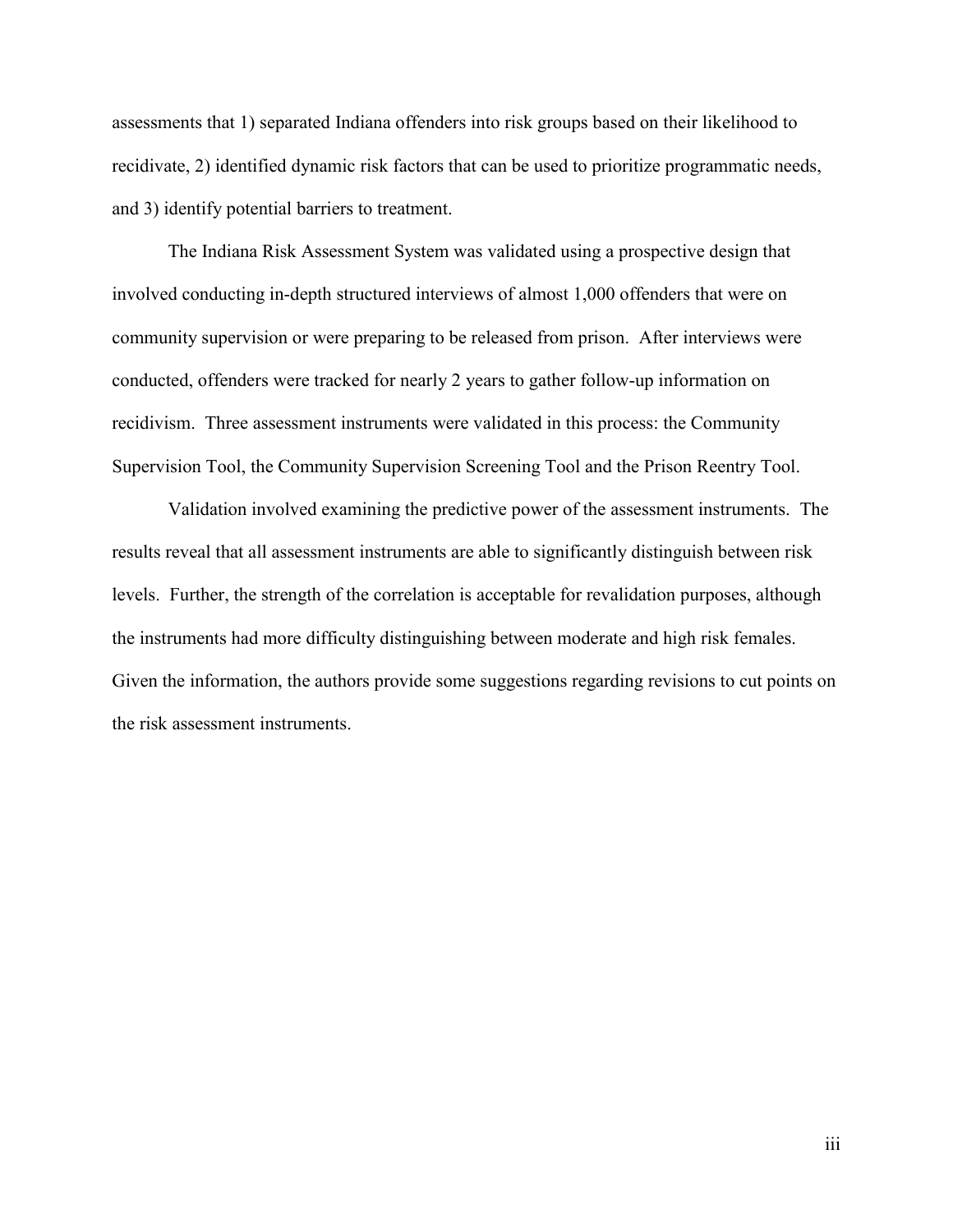# **TABLE OF CONTENTS**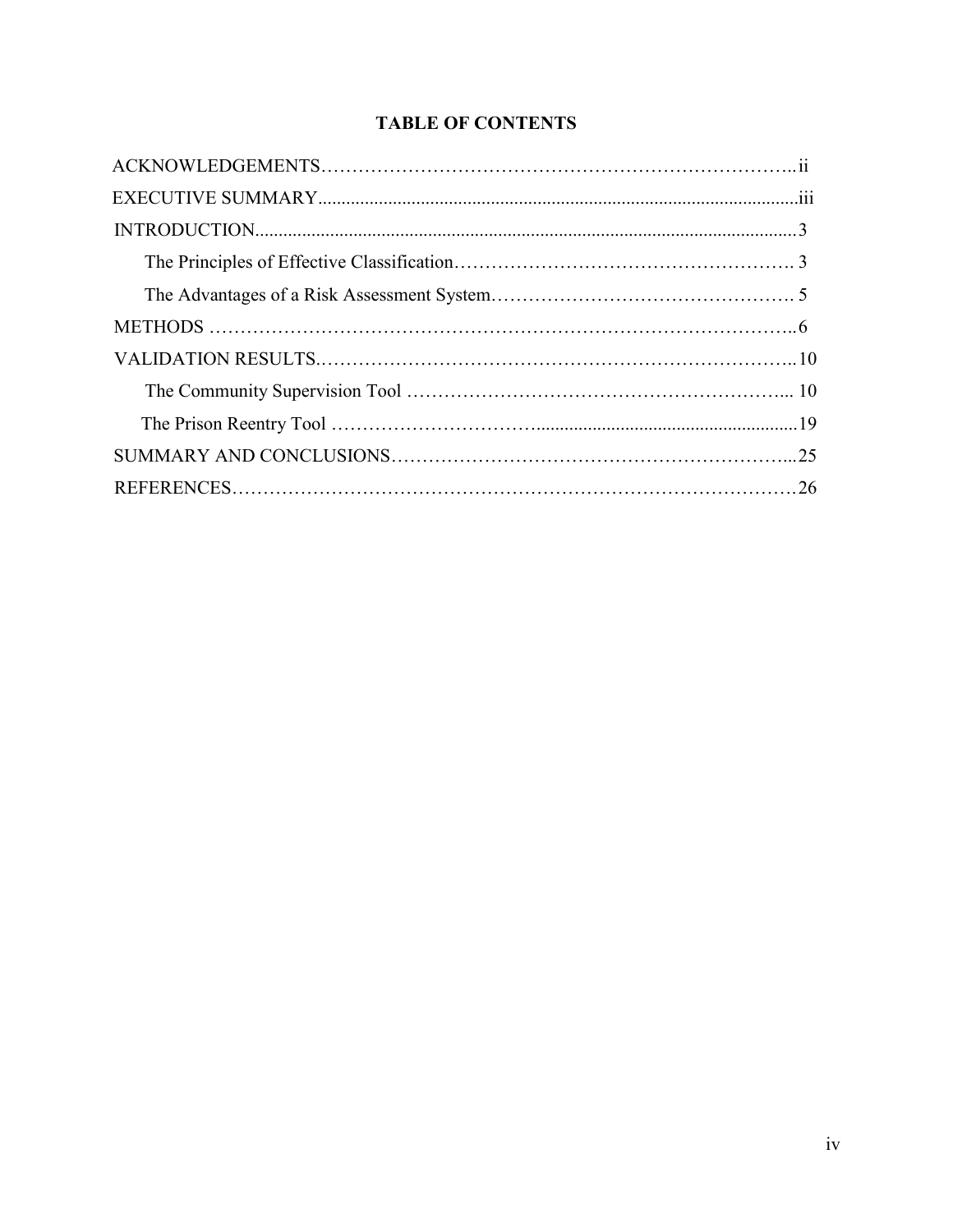### **INTRODUCTION**

In 2008, the Indiana Judicial Center, as staff agency for the Indiana Risk Assessment Task Force, contracted with the University of Cincinnati, Center for Criminal Justice Research to implement a risk and needs assessment system that improved consistency and facilitated communication across criminal justice agencies. The goal was to implement risk/needs assessment tools that were predictive of recidivism at multiple points in the criminal justice system for offenders in Indiana. Specifically, assessment instruments were to be implemented for community supervision and at the time of institutional reentry. The University of Cincinnati worked with Indiana to implement two risk assessment instruments that were initially constructed and validated on a sample of Ohio offenders: the Community Supervision Tool and the Prison Reentry Tool. To ensure that these instruments were predictive of recidivism for offenders in Indiana, the current research seeks to revalidate these instruments on two samples of Indiana offenders. Indiana also adopted two other instruments developed by the University of Cincinnati as a part of this assessment system: the Pre-trial Tool and the Prison Intake Tool.

A major goal of the assessment system is to conform to the principles of effective classification. In doing so, Indiana seeks to encourage practitioners to efficiently allocate supervision resources and structure decision-making in a manner that reduces the likelihood of recidivism. As a result, the Indiana Risk Assessment System was implemented to classify the risk level of offenders in the system while also identifying both criminogenic needs and barriers to programming.

### *The Principles of Effective Classification*

Several recent studies of correctional programming in Ohio suggest that the effectiveness of both residential and community based programs are mitigated by the risk level of the clientele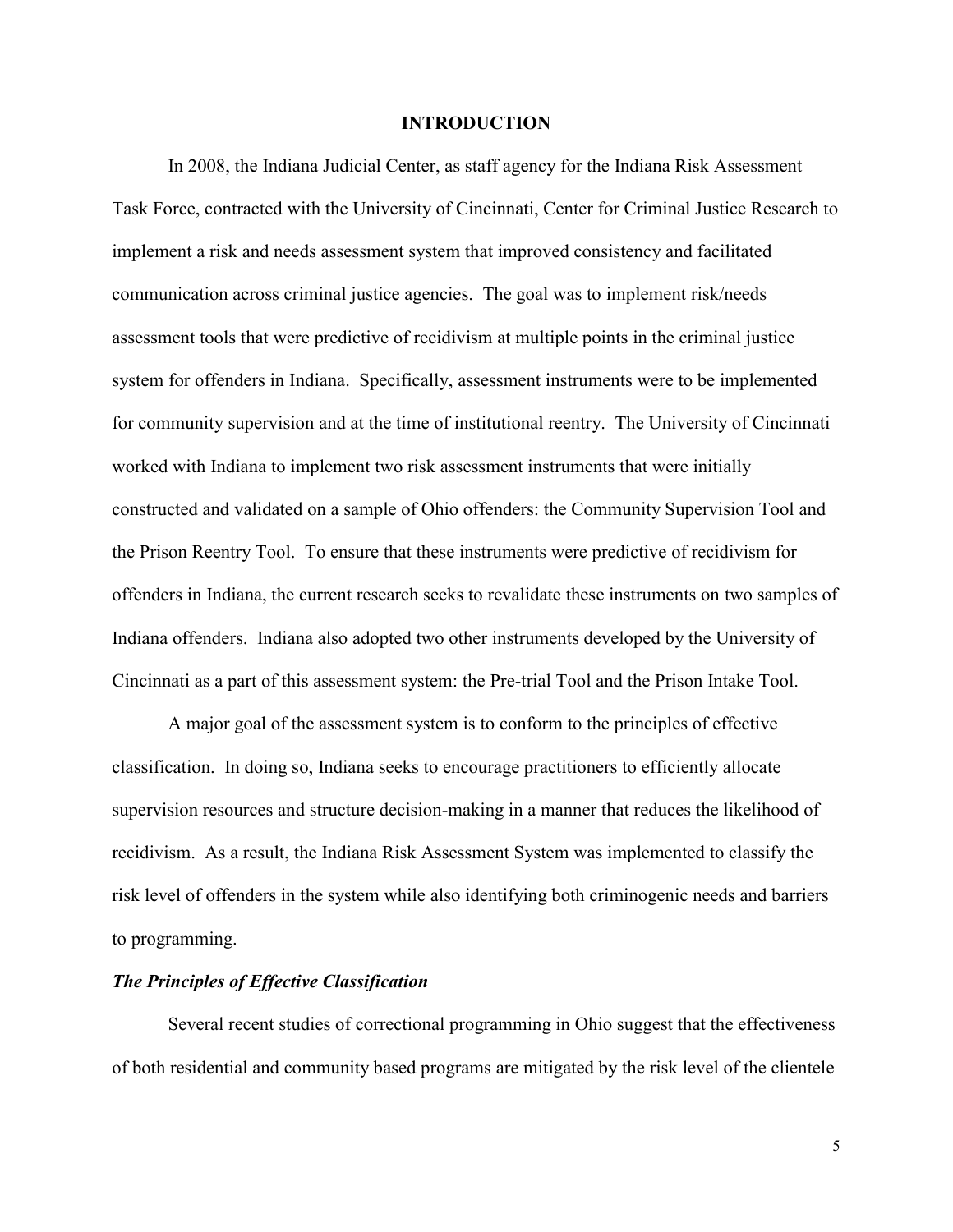that they serve. For example, in 2002, Lowenkamp and Latessa evaluated the effects of Halfway Houses and Community Based Correctional Facilities and found consistently higher effect sizes for offenders who were moderate to high risk. Similar results were found for Community Corrections Act funded programs. Lowenkamp and Latessa (2005) found that correctional interventions in the community that targeted higher risk offenders produced significantly lower rates of recidivism than programs that did not.

The Ohio studies suggest that it is important to utilize risk assessment instruments in order to efficiently allocate resources in a manner that reduces recidivism. The principles of effective classification have been developed to guide criminal justice agencies in the use of risk assessment systems. In short, the principles of effective classification suggest that programs should use actuarial assessment tools and identify dynamic risk factors, especially in high risk offenders. The four major principles of effective classification are: the risk principle, the needs principle, the responsivity principle, and the professional discretion principle (Andrews, Bonta, & Hoge, 1990).

The risk principle suggests that correctional agencies should assess the likelihood of recidivism for the offenders that they manage and use this information to allocate resources. Correctional interventions are most effective when the intensity of the intervention is matched to the risk level of the clientele (Andrews, Bonta, & Hoge, 1990; Lowenkamp, Latessa, & Holsinger, 2006; Van Voorhis, 2009). The most intensive programs should be allocated to moderate and high risk cases, while low risk cases be allocated little if any programming. Practically, the risk principle suggests that the majority of supervision and treatment resources should be reserved for the highest risk cases. In fact, some research indicates that when low risk cases are targeted with intensive programs they actually perform worse than those who were left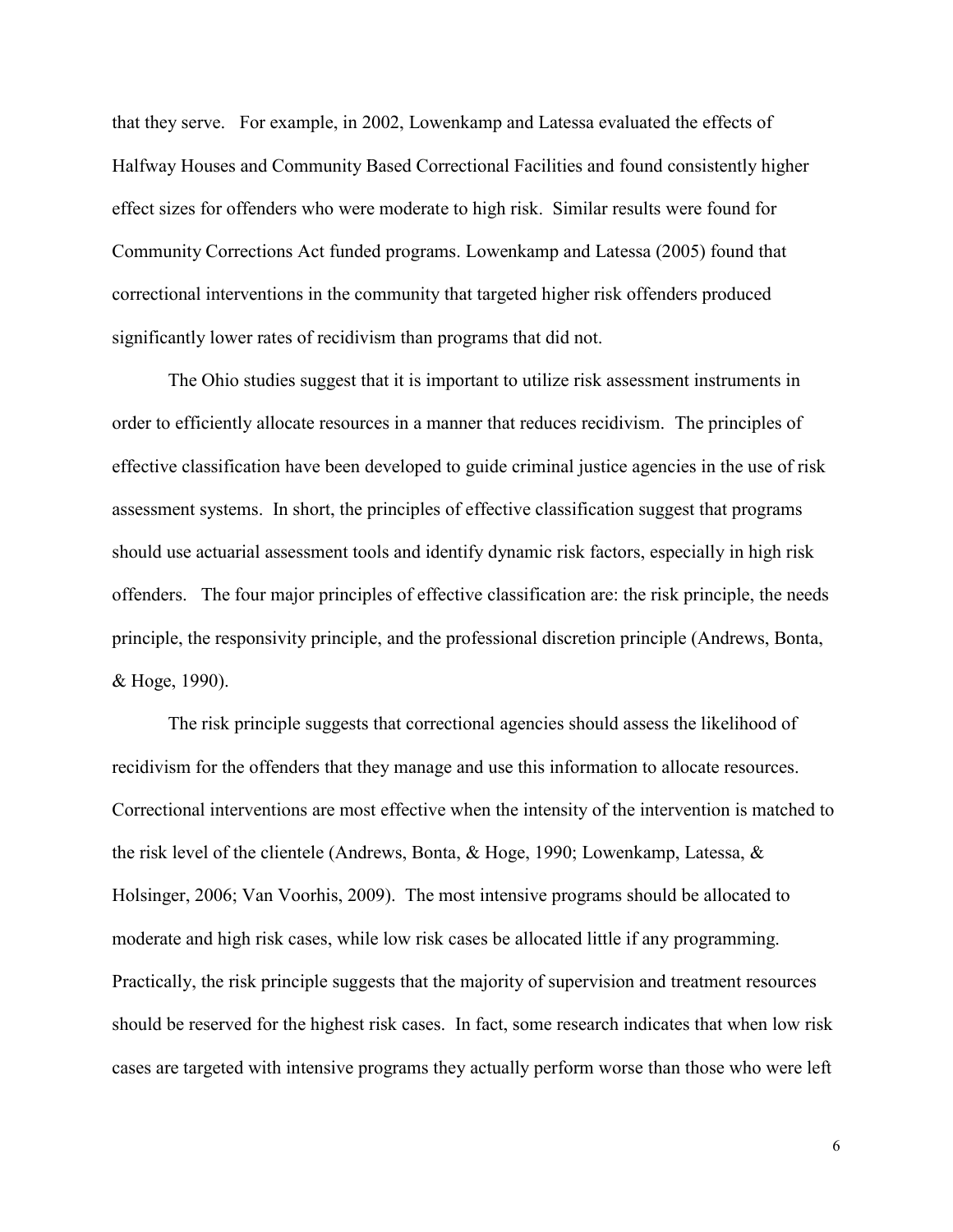alone. This is because programming can expose offenders to higher risk cases and disrupt prosocial networks (see Lowenkamp & Latessa, 2004).

A consistent finding in correctional programming is that the most effective programs target dynamic risk factors (Andrews et al., 1990; Lowenkamp, Latessa, & Smith, 2005; Lowenkamp & Latessa, 2004). Dynamic risk factors are criminogenic needs that when changed have been shown to result in a reduction in recidivism. Dynamic risk factors can include substance abuse, personality characteristics, antisocial associates, and antisocial attitudes (for a review see Gendreau, Little, & Goggin, 1996). The needs principle suggests that effective classification systems should identify dynamic risk factors to prioritize programmatic needs.

The responsivity principle focuses on identifying barriers to treatment (Andrews, Bonta, & Hoge, 1990; Van Voorhis, 2009). Although dynamic risk factors are directly related to recidivism, there are other issues that are likely to keep individuals from engaging in treatment. Some examples of responsivity factors include intelligence, reading ability, language barriers, and cultural barriers. If left unaddressed, it is likely that these influences can interfere with the completion of treatment and as a result indirectly prevent a reduction in recidivism from occurring. Thus, effective classification systems should also gather information on potential barriers to the successful completion of correctional interventions.

Although risk assessment instruments remove a degree of professional discretion from criminal justice actors, it is important to emphasize that the judgment of practitioners should not be overlooked (Andrews, Bonta, & Hoge, 1990). The principle of professional discretion recognizes that case managers and counselors are responsible for processing the risk, need, and responsivity information and making decisions based on the information provided (Andrews, Bonta, & Hoge, 1990). Further, actuarial tools are designed to treat offenders in the aggregate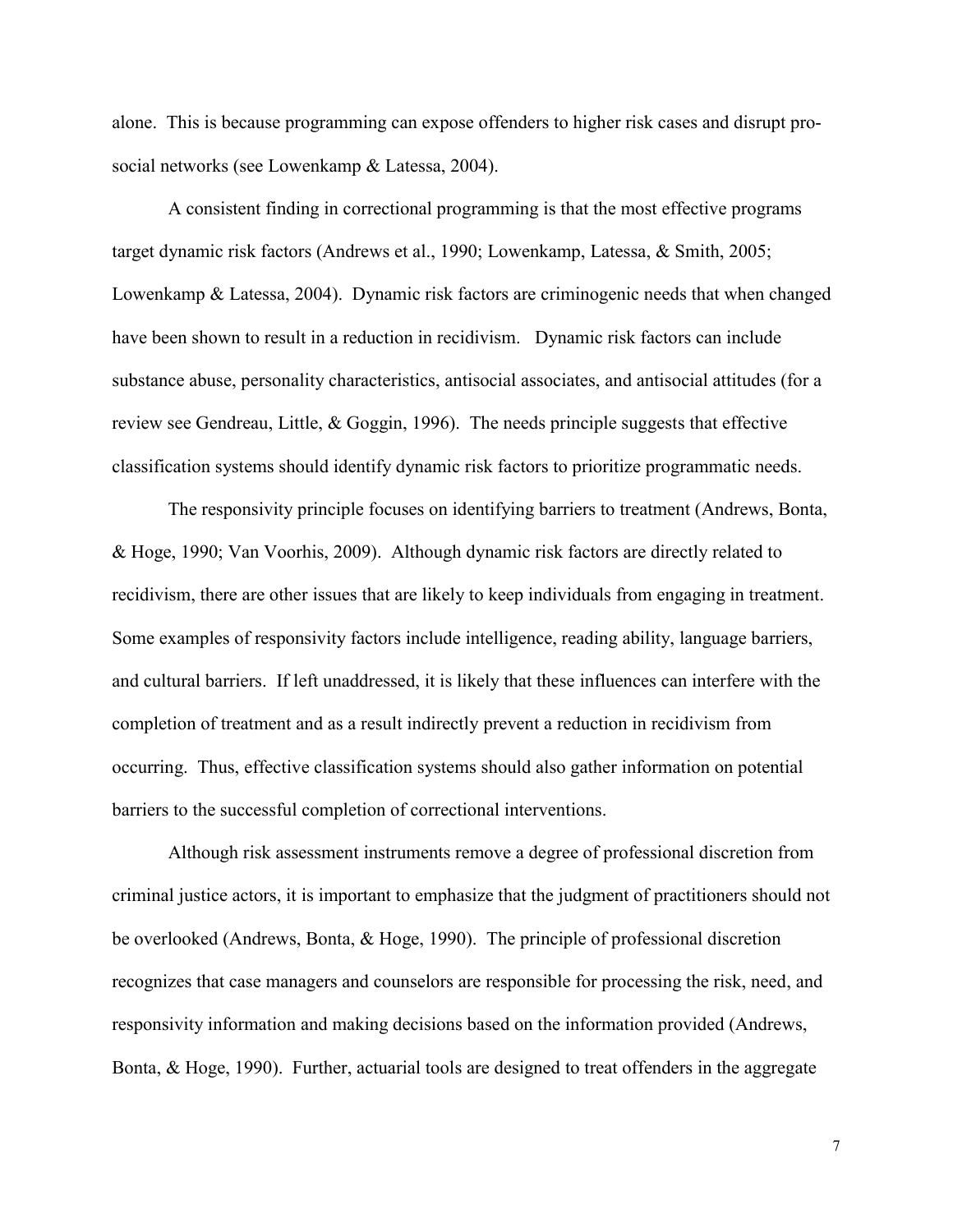and cannot be structured to anticipate every possible case or scenario. As a result, it is important to allow criminal justice personnel the ability to override the assessment instruments in specific circumstances. It is also important that overrides be used on a limited percentage of cases and that measures are taken to oversee the override process.

## *The Advantages of a Validated Risk Assessment System*

For over a decade, many criminal justice agencies have been implementing standardized risk classification instruments in order to efficiently and effectively manage their target populations. Because assessment instruments are expensive to construct and validate, resource constraints often limit the development of risk assessment instruments for specific jurisdictions and populations (Jones, 1996). As a result, many criminal justice agencies often use empirically derived tools that that have been developed on samples from a different population. Although this is less cost restrictive, it assumes that the instrument is a valid predictor of recidivism for each agency's specific population (Wright, Clear, & Dickerson, 1984; Jones, 1996; Gottfredson & Moriarty, 2006). Also, it is likely that there are different populations of offenders within jurisdictions. For example, the population of defendants on community supervision is likely different than the population of individuals who are in prison. Given that it is unlikely for a single instrument to have universal applicability across various offending populations, there is a clear necessity to validate risk assessment instruments to each specific target population (Wright, Clear, & Dickerson, 1984). The Indiana Risk Assessment System (IRAS) was thus designed to predict the recidivism of Indiana offenders who were either under community supervision or incarcerated in a state correctional institution. Two separate instruments were implemented that were previously constructed and validated on Ohio offenders: the Community Supervision Tool (CST), and the Prison Reentry Tool (RT) (see Latessa et al., 2009). The current project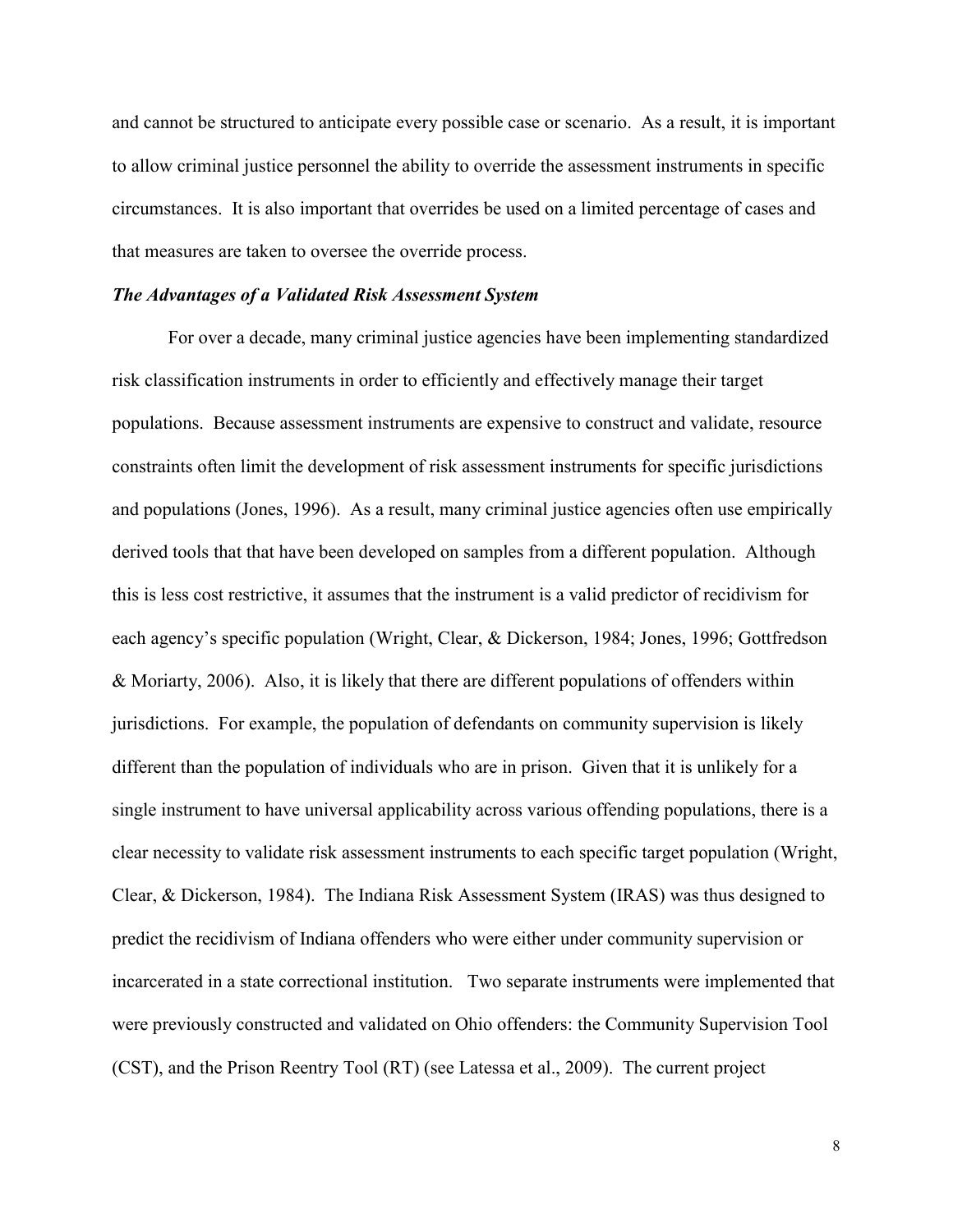examines the predictive validity of these tools on populations of offenders involved in the criminal justice system in Indiana. The pretrial tool and the prison intake tool were not included in this validation for two reasons. First, the pretrial population was difficult to access and given their non-adjudicated status questions pertaining to their current offense was not available. As for the prison intake tool, the follow-up time frame was planned for a much shorter period of time which would not have given an adequate amount of time for the offenders at prison intake to be released into the community.

Implementing two separate instruments at different stages in the criminal justice system allows for the accurate assessment of risk with two separate populations of offenders: those on probation and those being released from prison. Doing so will help agencies categorize offenders on their caseloads by risk level and identify criminogenic needs for case management for two distinct groups of offenders involved in the Indiana criminal justice system.

Another advantage of implementing a standardized assessment tool across Indiana allows consistency in the assessment of risk across jurisdictions. Counties in Indiana were using different methods of assessment, creating a great deal of variation in the practices for assessing the risk and needs of offenders. Therefore, one of the purposes of IRAS was to promote consistent and objective assessment of the risk of recidivism for offenders in Indiana.

### **METHODS**

A prospective design was utilized in the validation of the community supervision and prison reentry tool in Indiana. To accomplish this, offenders who were either on probation or within 6 months of release from prison in Indiana were assessed with the respective instrument and subsequently followed for about two years to gather official measures of recidivism. The validation of the instruments had three phases: planning, data collection, and data analysis. The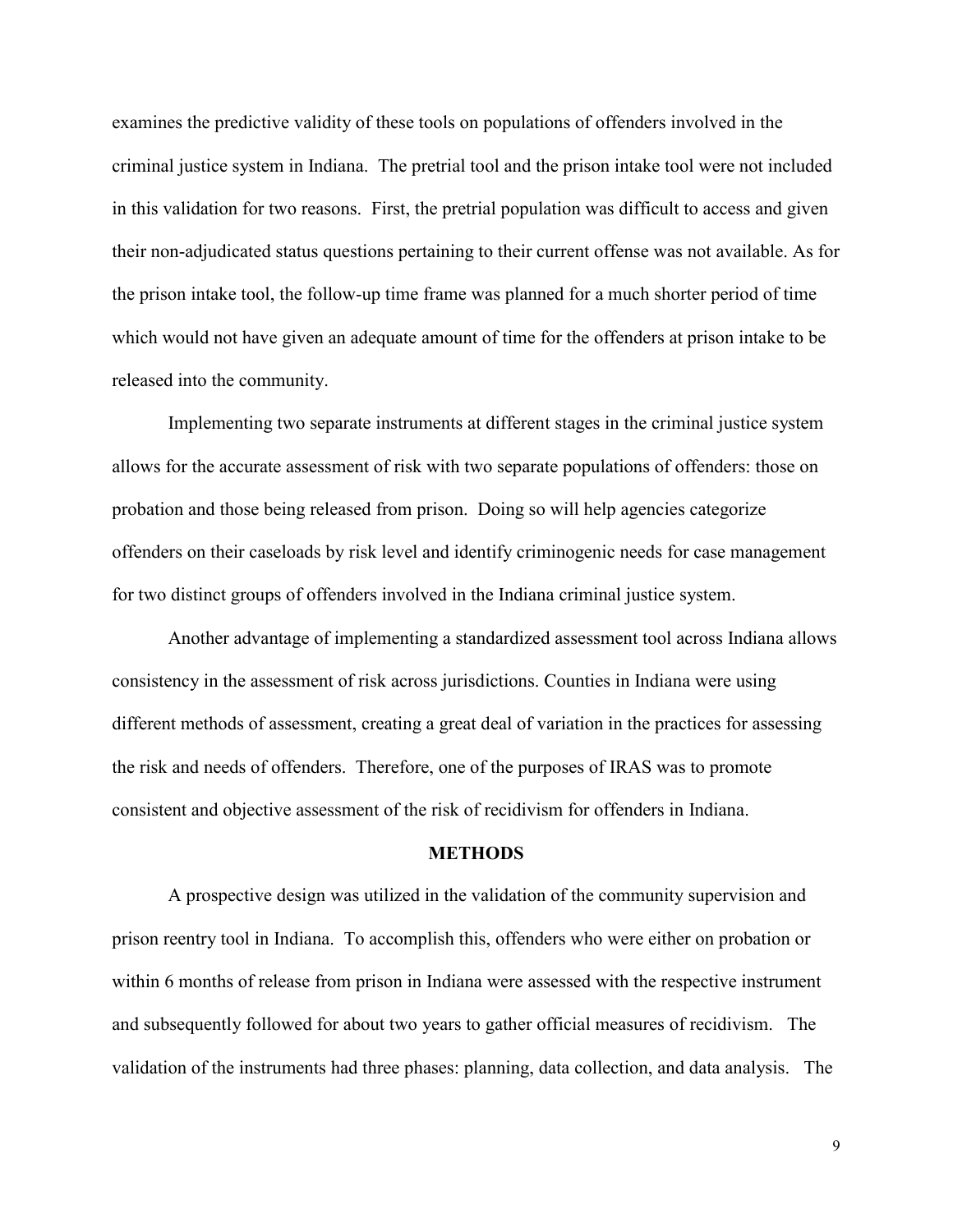planning phase involved planning meetings with research and Indiana staff regarding the logistic obstacles to gaining access to cases and data collection sites. It also involved Institutional Review Board approval and training of data collectors in the administration of the semistructured interview. The planning phase occurred throughout the latter half of 2008.

The data collection phase involved site visits to all pilot sites and the administration of the risk assessment instruments on two samples of offenders, the community supervision sample and the prison reentry sample. In all, complete data for 988 cases was gathered from 28 locations. This process occurred from April to July 2009. Outcome measures were gathered through May 2011, providing an average of a 23.6 month follow-up for recidivism.

The validation and data analysis phase of the project for IRAS began in Fall 2011. It involved data cleaning and analyses to examine the predictive validity of the instruments on their respective samples. Validation involved examining the extent to which the instruments were able to define groups of offenders that were low, moderate, and high risk to reoffend.

### *Data Collection*

Data collection involved the administration of the risk assessment tools using self-report questionnaires, semi-structured interviews, and file reviews. The self-report questionnaire consists of approximately 20 questions that offenders fill out on their own. It takes approximately 5-10 minutes for offenders to complete the self-report questionnaire. The semistructured interview is completed by trained personnel and takes approximately 45 to 60 minutes to complete.

Data collection teams consisted of trained research assistants from the University of Cincinnati. Depending on the size of the pilot site and the availability of spare rooms, the research staff size varied from 3 to 13 staff members. Each staff member was trained in the use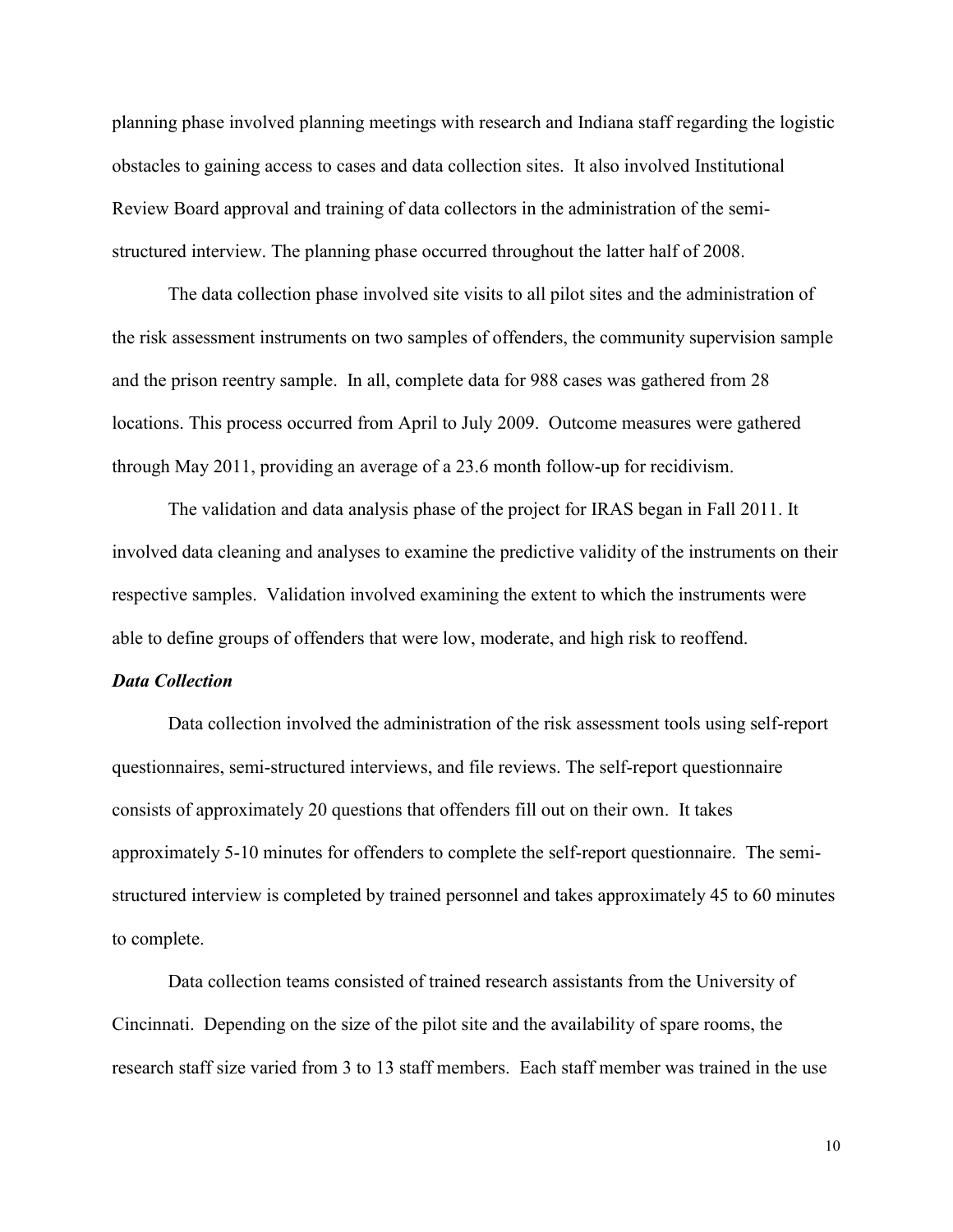of the data collection instrument, ethics involving research with human subjects under correctional control, interview procedures, and interview skills. In addition to training, each interviewer was supervised for the first 4 interviews and interviews were randomly observed by team leaders throughout the project.

Table 1 presents the counties and institutions where data was collected. The pilot sites for the project were selected with the considerations of geographic representation across the state, recommendations from Indiana staff, and whether the site was available and willing to participate during the data collection process.

**Table 1: Pilot Counties/Institutions that Participated in the Validation of IRAS**

| <b>Community Supervision Sample: Counties</b> |                                                       |                                         |             |  |
|-----------------------------------------------|-------------------------------------------------------|-----------------------------------------|-------------|--|
|                                               |                                                       |                                         |             |  |
| Allen                                         | Jay                                                   | Grant                                   | Posey       |  |
| Bartholomew                                   | Jasper                                                | Greene                                  | Tippecanoe  |  |
| Clark                                         | Marion                                                | Henry                                   | Vanderburgh |  |
| Elkhart                                       | Montgomery                                            | Howard                                  | Vigo        |  |
| Floyd                                         | Noble                                                 |                                         |             |  |
|                                               |                                                       |                                         |             |  |
|                                               |                                                       |                                         |             |  |
|                                               | <b>Prison Reentry Sample: Correctional Facilities</b> |                                         |             |  |
|                                               |                                                       |                                         |             |  |
| <b>Branchville Correctional Facility</b>      |                                                       | Miami Correctional Facility             |             |  |
| Henryville Correctional Facility              |                                                       | <b>New Castle Correctional Facility</b> |             |  |
| Indiana Women's Prison                        |                                                       | <b>Plainfield Correctional Facility</b> |             |  |
| Indiana State Prison Outside                  |                                                       | <b>Rockville Correctional Facility</b>  |             |  |
| <b>Madison Correctional Facility</b>          |                                                       | <b>Westville Correctional Facility</b>  |             |  |

To facilitate participation from the numerous pilot sites, letters were sent that informed the selected sites of the project goals. Potential sites were also asked to both facilitate access to the cases and provide a physical location to conduct the interviews. Although there were some logistical and scheduling issues that arose at several sites, no site declined to participate in the project. Eighteen counties participated with the data collection for the Community Supervision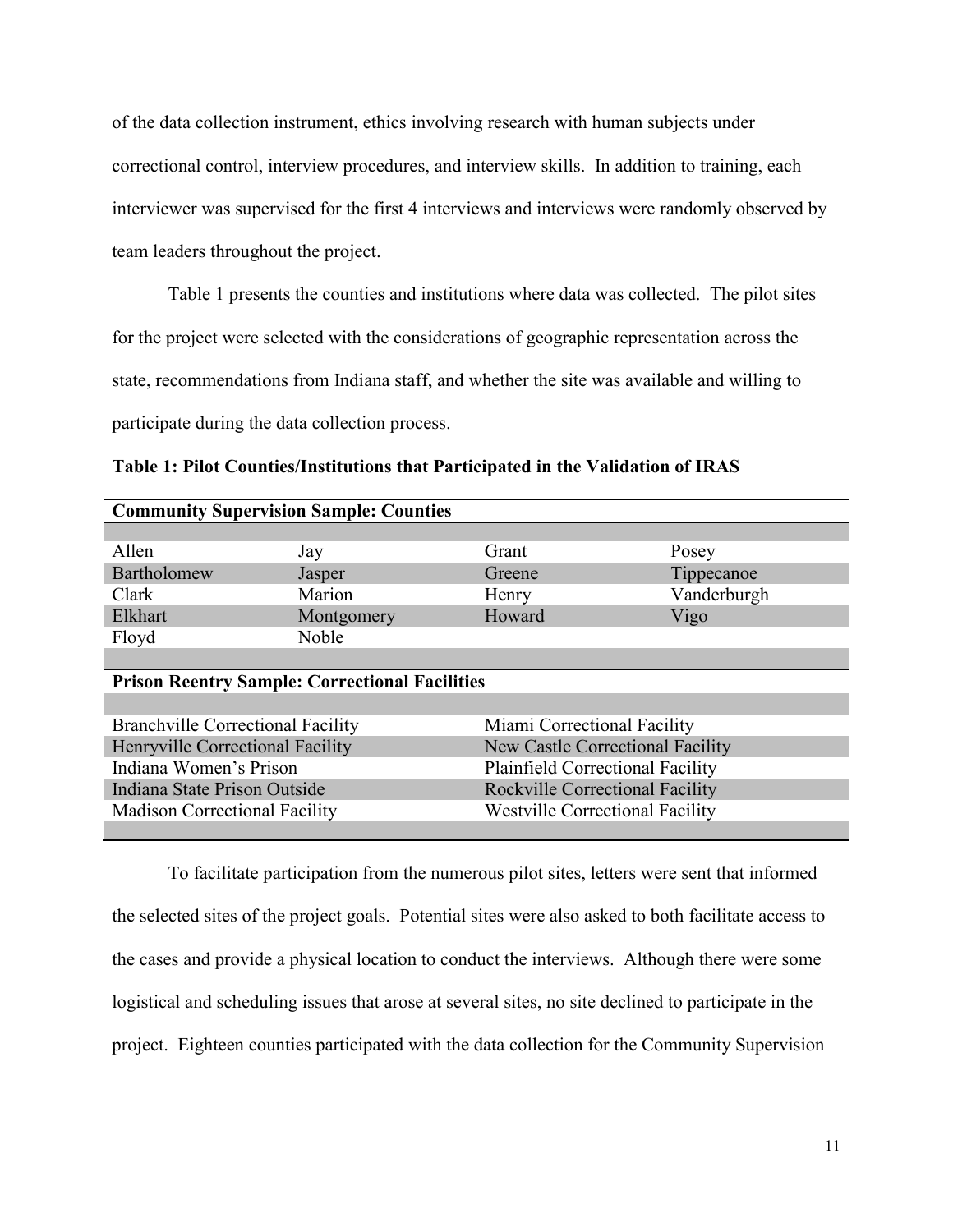Tool, and 10 correctional facilities participated for the Prison Reentry Tool. Overall, data

collection on the initial instrument and then follow-up lasted between April 2009 and June 2011.

### *Participants*

Two independent samples were gathered at different stages in the criminal justice system. Samples were taken of offenders on community supervision and in prison. Table 2 presents the number of cases in each sample. There were a total of 988 cases in both samples, 626 in the community supervision sample, and 362 in the prison reentry sample.

| <b>Sample</b>                | N   |
|------------------------------|-----|
| <b>Community Supervision</b> | 626 |
| Male                         | 390 |
| Female                       | 236 |
| Prison Reentry               | 362 |
| Male                         | 213 |
| Female                       | 149 |
| Total                        | 988 |

**Table 2: Number of Cases in Each Sample**

Interviews for the community supervision data were conducted between May 2009 and July 2009. To be included into the community supervision sample, individuals had to be an adult charged with a criminal offense that was recently referred to community supervision services during the period of data collection at each site. Possible participants were identified at each site and these individuals were approached by site staff and asked if they would be willing to meet with the research staff. Once the individual met with the research staff and the project was explained, individuals were asked to participate in the research process and to sign informed consent documents.

Interviews were conducted for the prison reentry sample from April through July 2009. Individuals were selected for the prison reentry sample if they: a) were unrestricted by security concerns (e.g. solitary), b) agreed to be interviewed, and c) were within six months of release.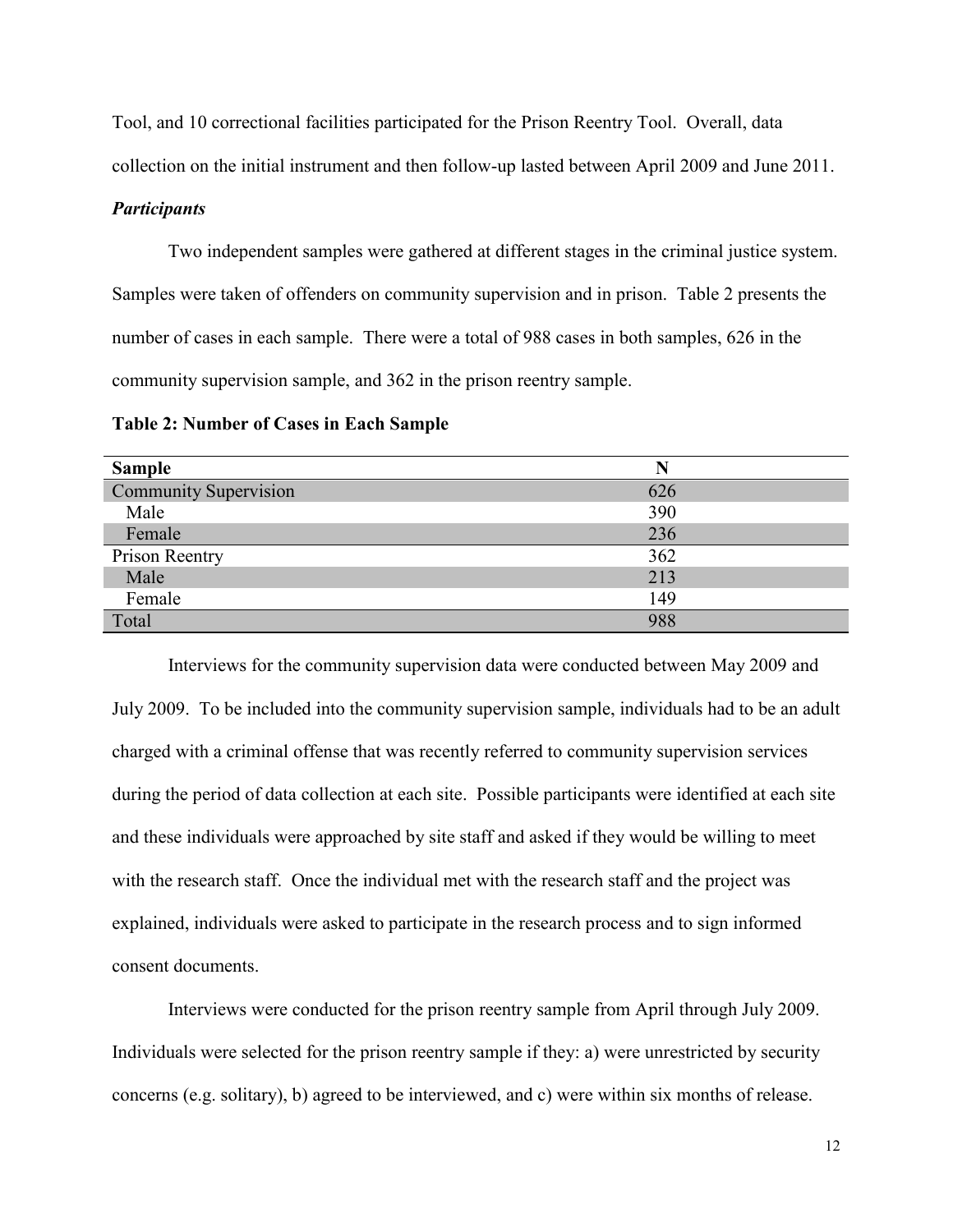Due to the restrictive nature of a secure correctional facility, individuals were issued movement passes prior to the arrival of the research staff. However, since the research was voluntary, the pass may not have been granted if it interrupted school or job duties, if the inmate declined the pass, or for security reasons. Once the research staff and inmates met, the project was explained, participation was requested, and informed consent obtained.

### *Recidivism*

The primary measure of recidivism for this study was arrest for a new crime. Although data was gathered regarding a variety of other potential outcome measures (e.g. conviction), arrest was used for two major reasons. First, measures that gather information later in the criminal justice process, such as convictions, require a longer follow-up period and have lower base rates than arrest. Second, using arrests in the community as an outcome allows the assessment tools to identify criminogenic needs that are likely to result in danger to the community. Although factors that are predictive of rule violations (e.g. probation violations or institutional violations) are of concern to criminal justice personnel, of most concern is targeting factors that are related to criminal behavior.

The follow-up time period for all cases was the time between the date of the interview and June 1, 2011. The follow-up period ranged from 22 to 26 months, with an average of 23.6 months. Follow-up data on arrest was collected using data provided from the Federal Bureau of Investigation. The FBI gathers a variety of agency level arrest data across the nation. Offenders in the samples whose names and dates of births matched those in the Indiana arrest data during the follow-up period were marked as having recidivated.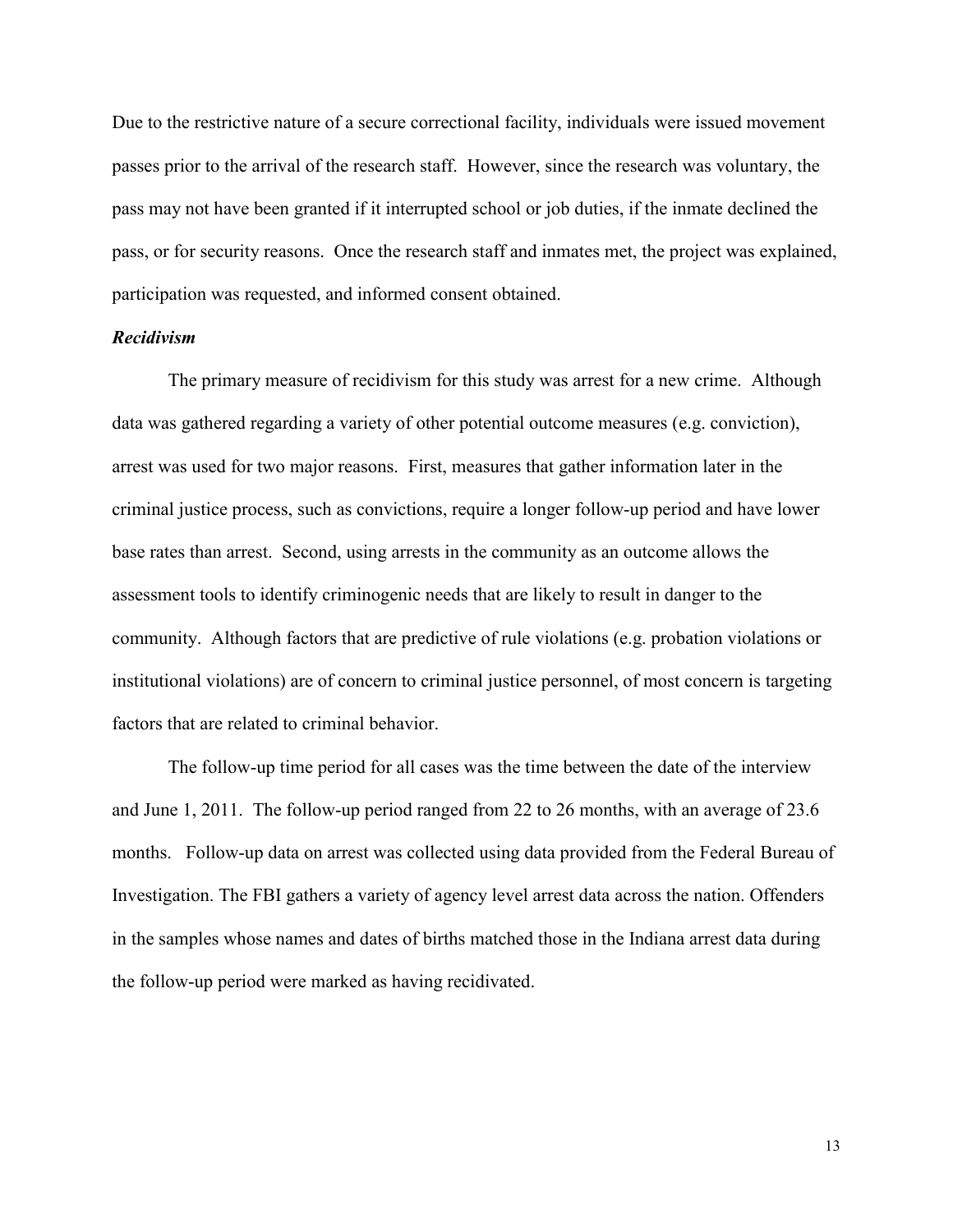### **RESULTS**

This section describes the samples and validation results for the Community Supervision Tool and the Prison Reentry Tool. Also presented for each tool is information regarding priorities in case management by presenting risk levels by domain.

# *The Community Supervision Tool (CST)*

Initial data for the community supervision sample was gathered through site visits to county probation offices. The CST is designed to assist in both the designation of supervision level as well as to guide case management for offenders in the community. The community supervision sample consisted of 626 individuals who were on community supervision in Indiana. Table 3 presents descriptive statistics for the community supervision sample.

| Variable         | N                      | Percent           |
|------------------|------------------------|-------------------|
| <b>Sex</b>       |                        |                   |
| Male             | 390                    | 62                |
| Female           | 236                    | 38                |
| Race             |                        |                   |
| White            | 542                    | 87                |
| African American | 63                     | 10                |
| Other            | 16                     | 2.2               |
| Not reported     | 5                      | $\boldsymbol{.8}$ |
| Any New Arrest   |                        |                   |
| Yes              | 159                    | 25                |
| N <sub>o</sub>   | 467                    | 75                |
|                  | Average                | Range             |
| Months at Risk   | 23.2                   | $22 - 24$         |
|                  | (0.7 S <sub>D</sub> )  |                   |
| Age              | 33.6                   | $18 - 83$         |
|                  | (11.4 S <sub>D</sub> ) |                   |

| Table 3: Descriptive Statistics for the Community Supervision Sample ( $n = 626$ ) |  |  |  |  |
|------------------------------------------------------------------------------------|--|--|--|--|
|------------------------------------------------------------------------------------|--|--|--|--|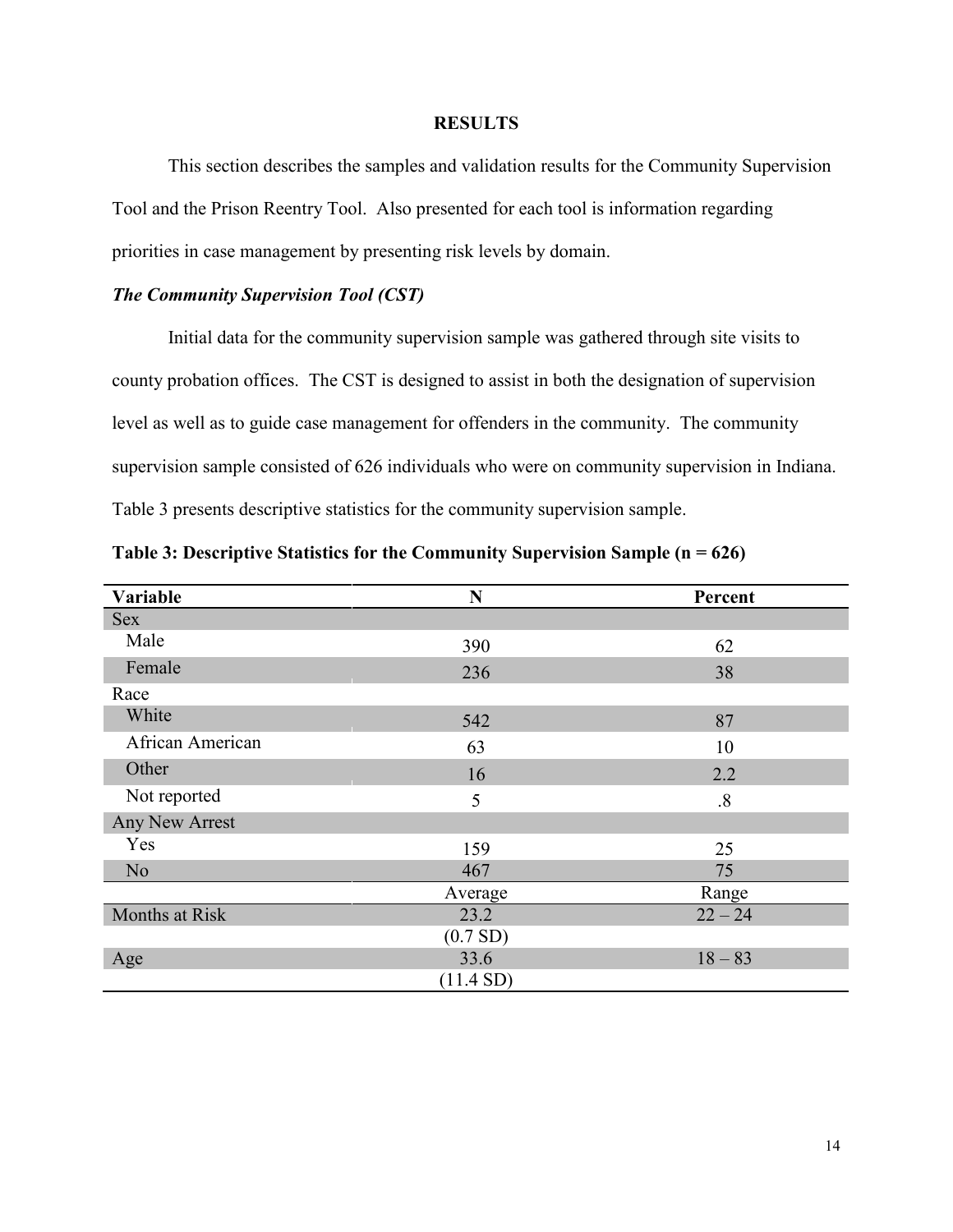Table 3 indicates that 25 percent of offenders in the sample were rearrested and that there was an average of 23 months at risk. Sixty-two percent of the cases in sample were male and 87 percent were white. The average age of offenders in the sample was 33.6 years.

Figure 1 provides a visual display of the distribution of cases on scores for the CST by gender. The figure suggests that the distribution of the sample on the CST approaches normality, with the range from 1 to 37 and the large majority of cases falling near the center of the distribution. Worth noting, is that the distribution of the sample is slightly skewed right and that the high end of the scale has a relatively low number of cases, particularly the female sample.

**Figure 1: Distribution of Cases on the Community Supervision Tool (Male n = 390; Female n = 236)**

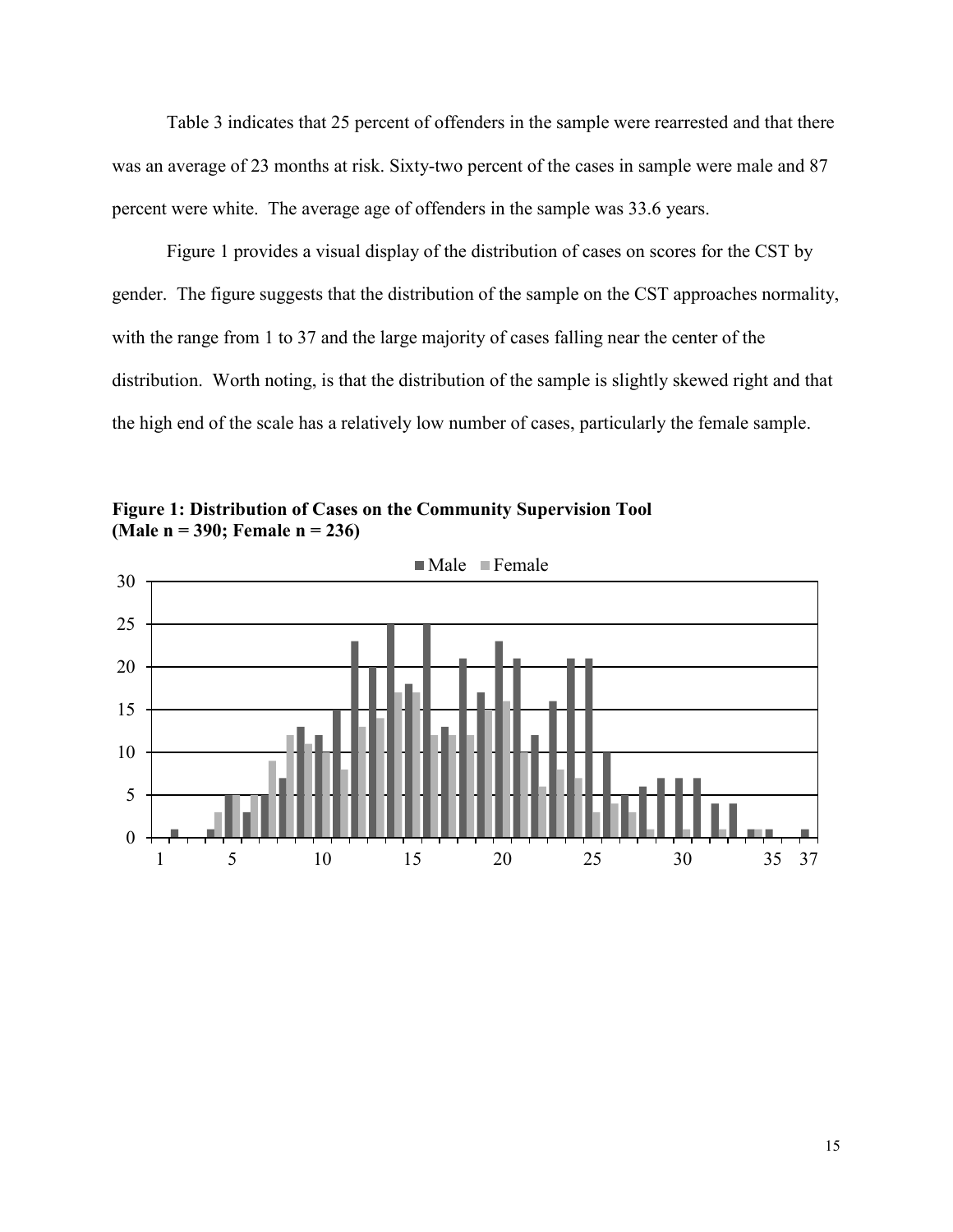| <b>Risk Score</b>       | <b>Total Cases</b> | <b>Percent Arrested</b> | <b>Risk Score</b> | <b>Total Cases</b> | <b>Percent Arrested</b> |
|-------------------------|--------------------|-------------------------|-------------------|--------------------|-------------------------|
| $\bf{0}$                | $\theta$           |                         | 26                | 14                 | 36                      |
|                         | $\mathbf{0}$       |                         | 27                | $8\,$              | 25                      |
| $\mathbf{2}$            |                    | $\overline{0}$          | 28                | $\overline{7}$     | 43                      |
| 3                       | $\Omega$           |                         | 29                | 7                  | 43                      |
| $\overline{\mathbf{4}}$ | $\overline{4}$     | $\overline{0}$          | 30                | $\,8\,$            | 50                      |
| 5                       | 10                 | 10                      | 31                | 7                  | 57                      |
| 6                       | 8                  | $\overline{0}$          | 32                | 5                  | 40                      |
| 7                       | 14                 | 14                      | 33                | 4                  | 50                      |
| 8                       | 19                 | 21                      | 34                | $\overline{2}$     | 50                      |
| 9                       | 24                 | 13                      | 35                |                    | 100                     |
| 10                      | 22                 | 5                       | 36                | $\boldsymbol{0}$   |                         |
| 11                      | 23                 | 9                       | 37                |                    | 100                     |
| 12                      | 36                 | 20                      | 38                | $\overline{0}$     |                         |
| 13                      | 34                 | 24                      | 39                | $\boldsymbol{0}$   | $\qquad \qquad -$       |
| 14                      | 42                 | 19                      | 40                | $\boldsymbol{0}$   |                         |
| 15                      | 35                 | 31                      | 41                | 0                  |                         |
| 16                      | 37                 | 21                      | 42                | $\boldsymbol{0}$   |                         |
| 17                      | 25                 | 24                      | 43                | $\boldsymbol{0}$   |                         |
| 18                      | 33                 | 24                      | 44                | $\boldsymbol{0}$   |                         |
| 19                      | 32                 | 31                      | 45                | $\boldsymbol{0}$   |                         |
| 20                      | 39                 | 21                      | 42                | $\boldsymbol{0}$   |                         |
| 21                      | 31                 | 26                      | 47                | $\boldsymbol{0}$   |                         |
| 22                      | 18                 | 61                      | 48                | $\boldsymbol{0}$   |                         |
| 23                      | 24                 | 29                      | 49                | $\boldsymbol{0}$   |                         |
| 24                      | 27                 | 41                      | 48                | $\boldsymbol{0}$   |                         |
| 25                      | 24                 | 33                      | 49                | $\boldsymbol{0}$   |                         |

**Table 4: Failure Rates by Risk Score for the Community Supervision Tool (n=626)\***

 $*$  r value = .16

Table 4 presents failure rates by CST risk score for the community supervision sample. The table indicates that as scores on the CST increase, the percentage of cases that were rearrested increase as well. Further, the strength of the relationship between overall score and recidivism was .16 indicating a low to moderate relationship between risk score and recidivism.

Table 5 provides the risk levels, cutoffs, and number of cases falling at each level by gender. For males, cutoffs for risk levels are as follows: low risk = 0-14; moderate risk, 15-23; high risk = 24-33; and very high risk, 34+. Table 12 also provides the distribution of risk levels for females. For females the cutoffs are as follows: low risk  $= 0-14$ ; moderate risk  $= 15-21$ ; high risk 22-28; and very high risk =  $29+$ .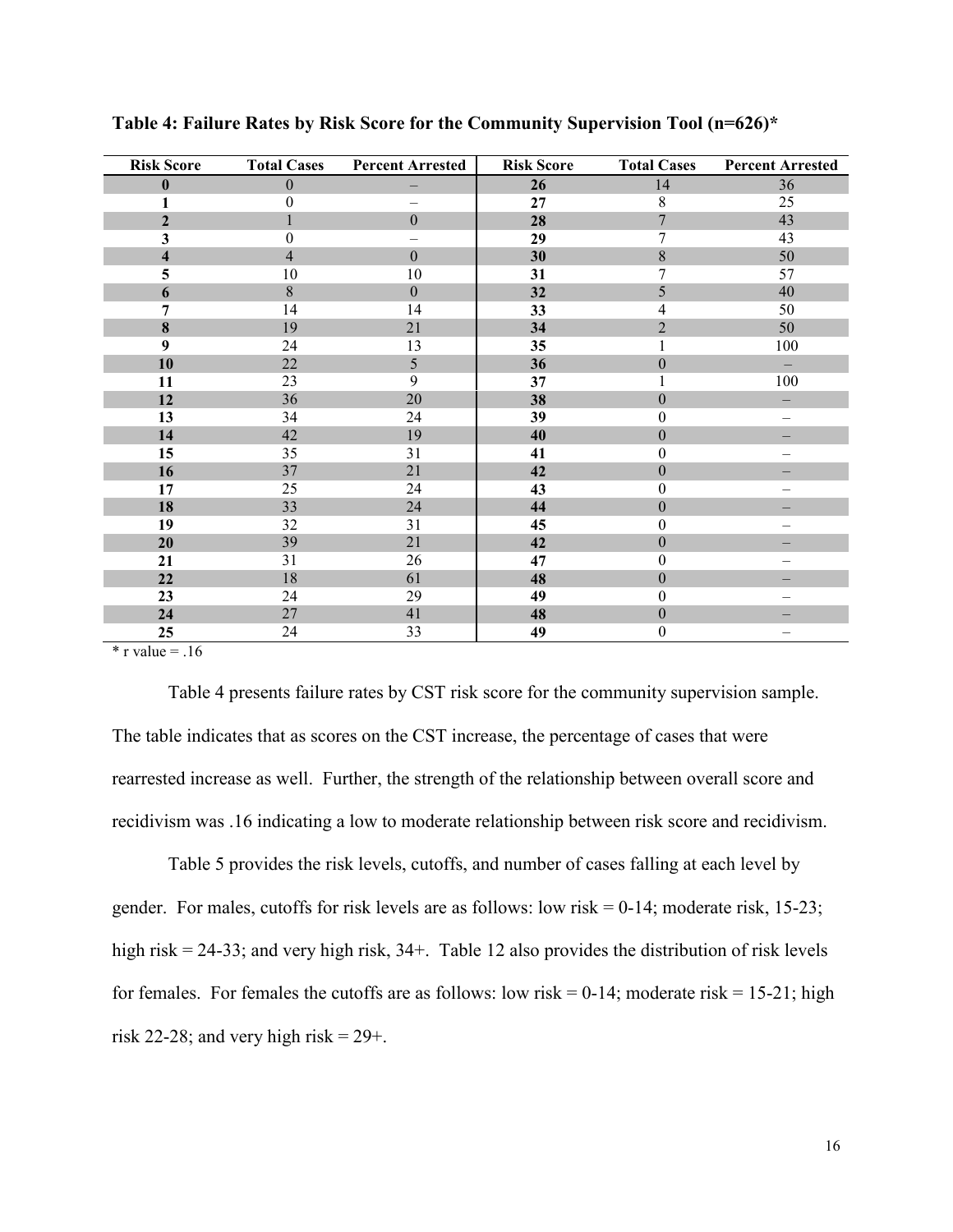| Level                 | N   | Percent |
|-----------------------|-----|---------|
| Males ( $n = 390$ )   |     |         |
| Low $(0-14)$          | 130 | 33      |
| Moderate (15-23)      | 166 | 43      |
| High (24-33)          | 91  | 23      |
| Very High (34-49)     |     |         |
| Females ( $n = 236$ ) |     |         |
| Low $(0-14)$          | 107 | 45      |
| Moderate (15-21)      | 94  | 40      |
| High (22-28)          | 32  | 14      |
| Very High (29-49)     |     |         |

**Table 5: Distribution of Cases by Indiana Risk Cut Offs for the CST**

Table 6 presents statistics that describe the distribution of cases using the revised risk levels for males and females. The revised risk levels shift cut-off points for both genders in order to provide a more even/expected distribution of cases by risk and to more accurately distinguish between recidivism rates. Worth noting is that the changes in the cut-off involve decreasing the scores needed to reach each level.

**Table 6: Distribution of Cases by Revised Cut Offs for the CST**

| Level                 |     | Percent |
|-----------------------|-----|---------|
| Males ( $n = 390$ )   |     |         |
| Low $(0-14)$          | 130 | 33      |
| Moderate (15-21)      | 138 | 35      |
| $High (22-29)$        | 97  | 25      |
| Very High $(30+)$     | 25  | 6       |
| Females ( $n = 236$ ) |     |         |
| Low $(0-13)$          | 90  | 38      |
| Moderate (14-21)      | 111 | 47      |
| High $(22+)$          | 35  |         |

Figure 2 presents the failure rates for each risk level of the CST for male offenders in the community supervision sample. The first series of bars provides failure rates by the originally defined risk levels. The table clearly illustrates the incremental increases in the rates of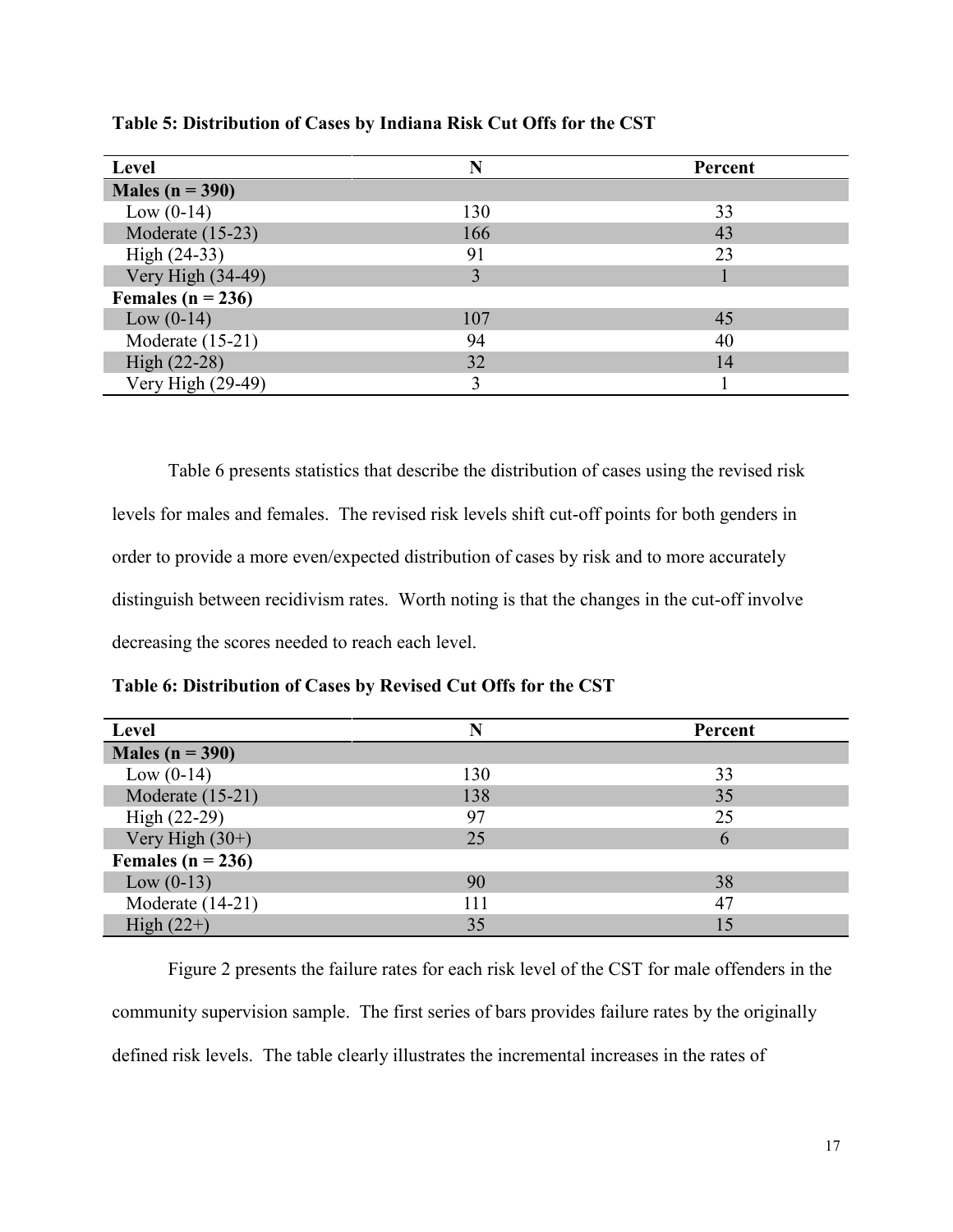recidivism for each group. Failure rates are 13 percent for low risk males, 31 percent for moderate risk males, 44 percent for high risk males and 67 percent for very high risk offenders.



**Figure 2: Predictive Validity of the Community Supervision Tool for Males (n = 390)**

The r value of .27 reveals that the relationship between risk level and recidivism is relatively strong. The second series of bars presents the percentage of offenders that recidivated for each risk level using revised cut-off points that were developed using the current data. The revised risk levels provide slightly more predictive power.

Figure 3 presents the recidivism rates by risk level of the CST for females in the community supervision sample. The first series of bars presents failure rates by the originally defined risk levels. The results indicate that the original cut offs display a relatively modest relationship with recidivism and that although there are increasing rates of recidivism by risk level, low and moderate risk levels are only somewhat different.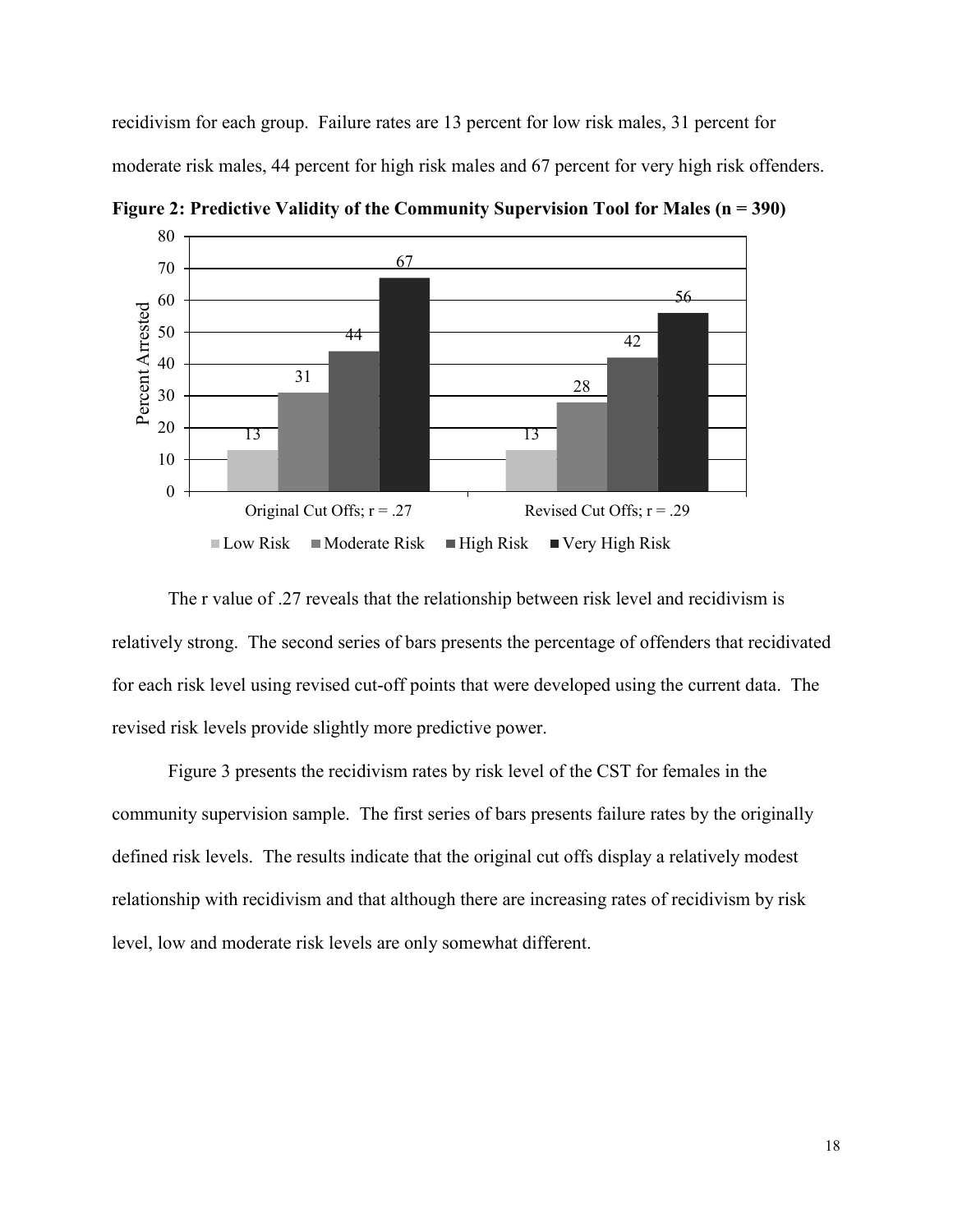

**Figure 3: Predictive Validity of the Community Supervision Tool for Females**

The second series of bars presents the failure rates by the revised risk levels. The revised risk levels provide a substantively important difference in recidivism between low and moderate risk levels, but do not provide a large difference in recidivism between moderate and high risk cases. A likely cause of the limited difference in recidivism between moderate and high risk cases is the small number of female cases in the sample, especially at these levels. To increase the sample size, the female CST samples from Indiana and Ohio were combined. The last series of bars in the figure displays the predictive validity of the CST for female offenders using both Ohio and Indiana samples. Combining the samples results in a substantial increase in the recidivism rate of high risk female offenders to 36 percent.

Another goal of the implementation of IRAS was to provide decision makers with the ability to establish priorities in the management of dynamic risk factors that was based on the likelihood of recidivism. The priorities essentially disaggregate overall risk level into risk levels by domain placing each offender at low, moderate or high risk to reoffend for each domain. Table 7 provides statistics for the priorities in case management for the CST. All but two of the domains (social support and substance abuse) had correlations above .10.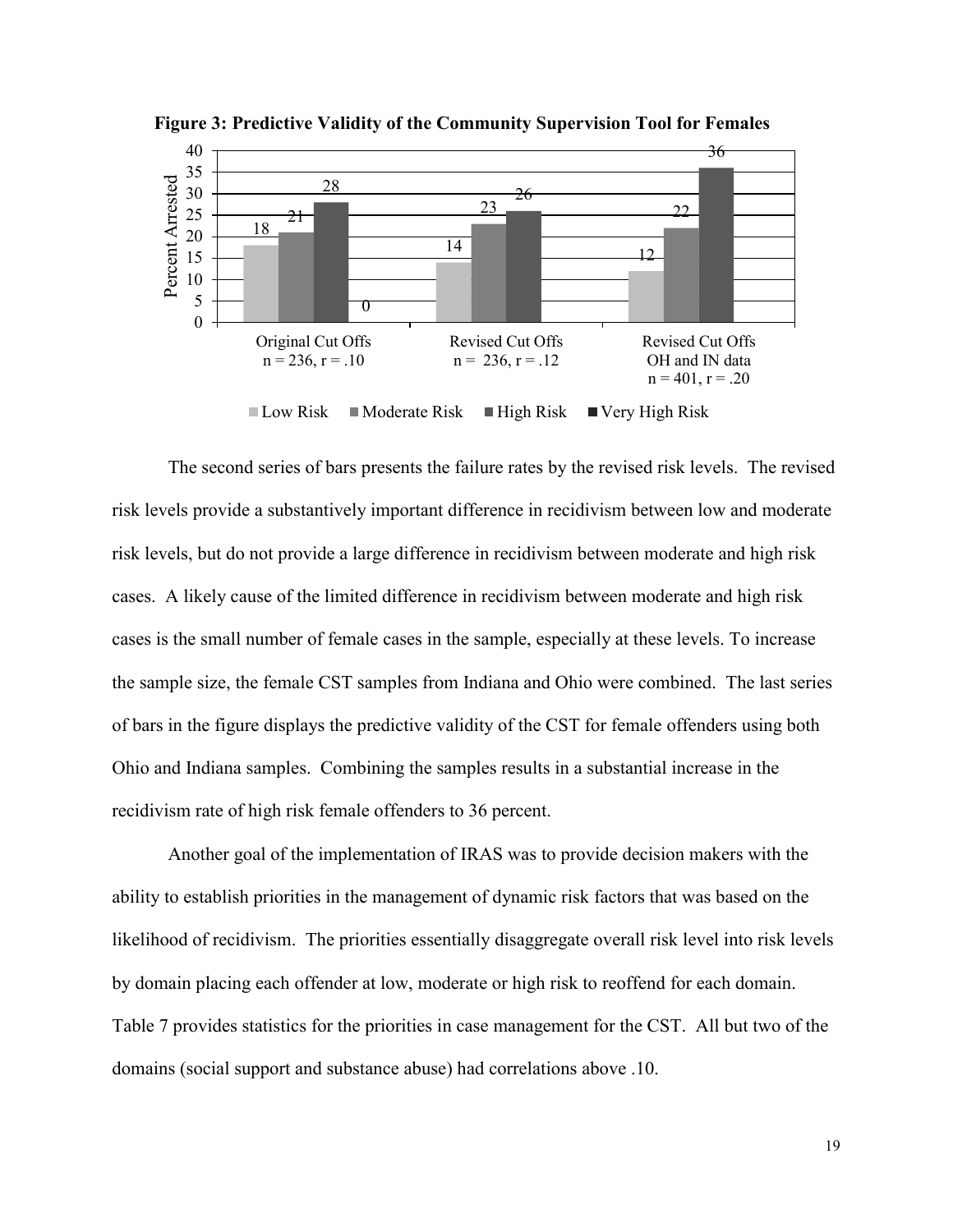| Criminal History*       |                 | <b>Education and Finances</b> |                 | <b>Social Support</b>        |                 | Neighborhood Problems* |                 |
|-------------------------|-----------------|-------------------------------|-----------------|------------------------------|-----------------|------------------------|-----------------|
|                         |                 |                               |                 |                              |                 |                        |                 |
| $#$ of Items            | 6               | $#$ of Items                  | 6               | $#$ of Items                 | 5.              | $#$ of Items           | 2               |
| Range                   | $0 - 8$         | Range                         | $0 - 6$         | Range                        | $0 - 4$         | Range                  | $0 - 3$         |
|                         |                 |                               |                 |                              |                 |                        |                 |
| <b>Risk</b>             | <b>Arrested</b> | <b>Risk</b>                   | <b>Arrested</b> | <b>Risk</b>                  | <b>Arrested</b> | <b>Risk</b>            | <b>Arrested</b> |
| Low $(0-1)$             | 18%             | Low $(0-1)$                   | 16%             | Low $(0-1)$                  | 22%             | Low $(0-1)$            | 22%             |
| Mod. $(2-5)$            | 26%             | Mod. $(2-4)$                  | 24%             | Mod. $(2-3)$                 | 26%             | Mod. (2)               | 27%             |
| High $(6+)$             | 47%             | High $(5+)$                   | 40%             | High(4)                      | 48%             | High(3)                | 39%             |
| $r = .17$               |                 | $r = .19$                     |                 | $r = .09$                    |                 | $r = .11$              |                 |
|                         |                 |                               |                 |                              |                 |                        |                 |
| <b>Substance Abuse*</b> |                 | Antisocial Associates*        |                 | <b>Antisocial Attitudes*</b> |                 |                        |                 |
|                         |                 |                               |                 |                              |                 |                        |                 |
| $#$ of Items            | 5               | $#$ of Items                  | $\overline{4}$  | $#$ of Items                 | 7               |                        |                 |
| Range                   | $0 - 6$         | Range                         | $0 - 8$         | Range                        | $0 - 13$        |                        |                 |
|                         |                 |                               |                 |                              |                 |                        |                 |
| <b>Risk</b>             | <b>Arrested</b> | <b>Risk</b>                   | <b>Arrested</b> | <b>Risk</b>                  | <b>Arrested</b> |                        |                 |
| Low $(0-1)$             | 19%             | Low $(0-2)$                   | 21%             | Low $(0-2)$                  | 14%             |                        |                 |
| Mod. $(2-3)$            | 26%             | Mod. $(3-4)$                  | 30%             | Mod. $(3-5)$                 | 26%             |                        |                 |
| High $(4+)$             | 31%             | High $(5-8)$                  | 40%             | High $(6+)$                  | 33%             |                        |                 |
| $r = .10$               |                 | $r = .12$                     |                 | $r = .15$                    |                 |                        |                 |
|                         |                 |                               |                 |                              |                 |                        |                 |

**Table 7: Priorities in Case Management**

Although the domains of social support and substance abuse have r values at .10, they still produce groups with increasing rates of recidivism. For the domain of social support, 22 percent of low risk cases recidivate, while 26 and 48 percent of moderate and high risk recidivate. On the other hand, domains with larger r values produce groups with larger differences between groups. For example, the domain of Antisocial Attitudes produces low moderate and high risk groups that recidivate at 14 percent, 26 percent, and 33 percent respectively.

# *The Community Supervision Screening Tools (CSST)*

Since the CST was designed to be used as on a potentially large number of offenders across the state, the Indiana Community Supervision Screening Tool was developed to provide counties with the ability to quickly identify low risk cases. Those identified as moderate and high risk cases on the screener would be given the full assessment. Screening out low risk cases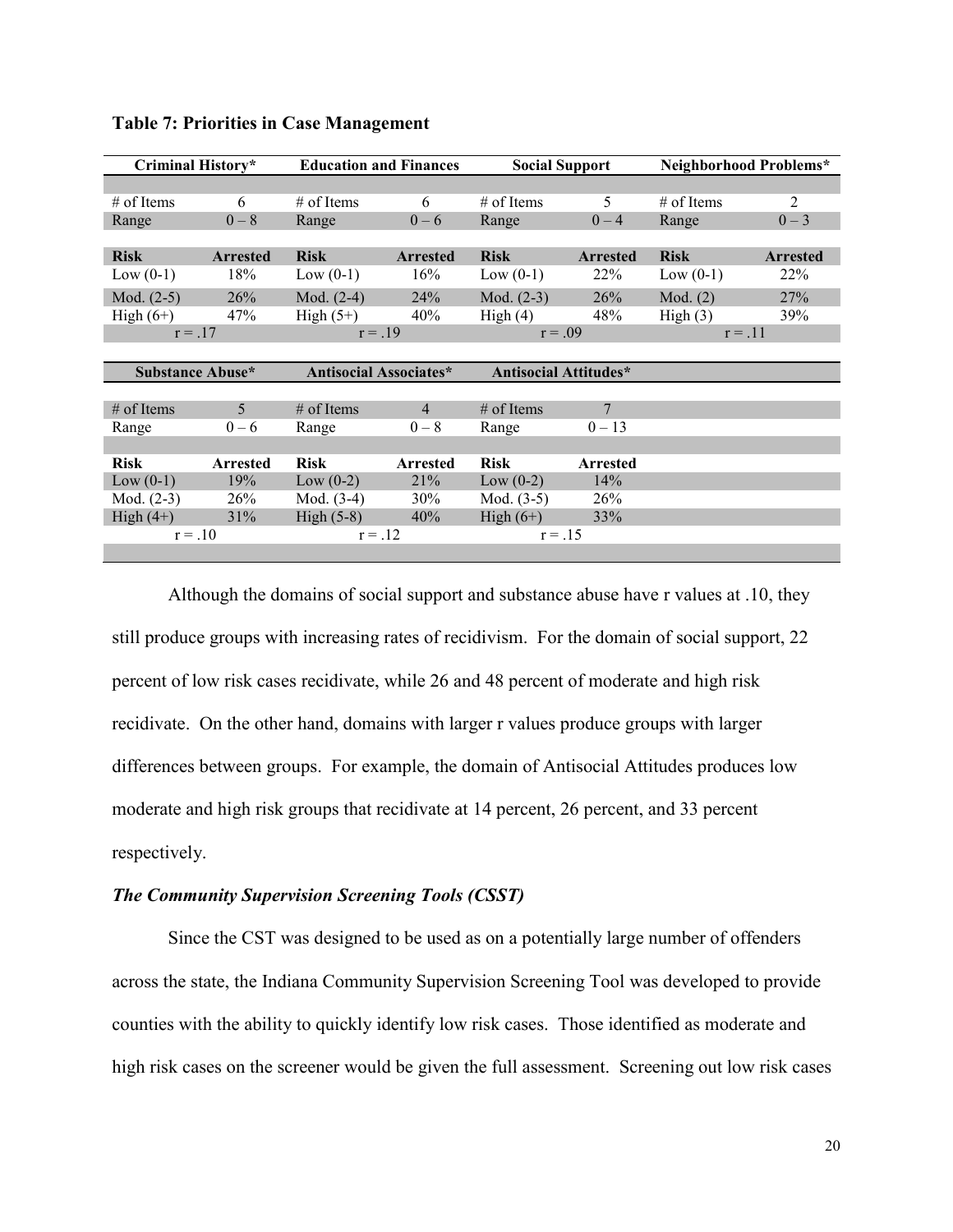avoids spending extra assessment resources on this group which is not likely to need intensive treatment services.

Initially, Indiana adopted the same screening tool as was designed in Ohio. Screeners are often designed based on the strength of a few individual items; therefore, it was appropriate to revalidate an Indiana screener using the data collected for this project. Two versions of the Indiana CSST are presented here. The first version was developed to minimize the time needed to conduct the assessment by incorporating items in the criminal history and employment domains that can be scored from information that is likely to be readily available. Although the  $1<sup>st</sup>$  version will be faster to administer, the  $2<sup>nd</sup>$  version was developed to minimize the number of false negatives. False negatives are cases that the screener identifies as low risk, but if given the full assessment would actually be identified as moderate or high risk. False negatives are important to minimize because these are cases that are treated as low risk and given minimal treatment and supervision when a full assessment would suggest that they are moderate risk to recidivate.

*The 1st Community Supervision Screening Tool (CSST1).* The 8 items included in the CSST were chosen because of individual item relationship with recidivism and because they rely on information that was likely to be easily available in the case file (e.g. criminal history) or verifiable (e.g. employment). Table 8 presents the items that were included in the CSST1. Since the CSST1 was designed to screen out low risk cases, cut-offs were identified that separated offenders into two groups: low risk or moderate / high risk. Preliminary analyses revealed that optimal cut-off scores for the CSST were the same for males and females.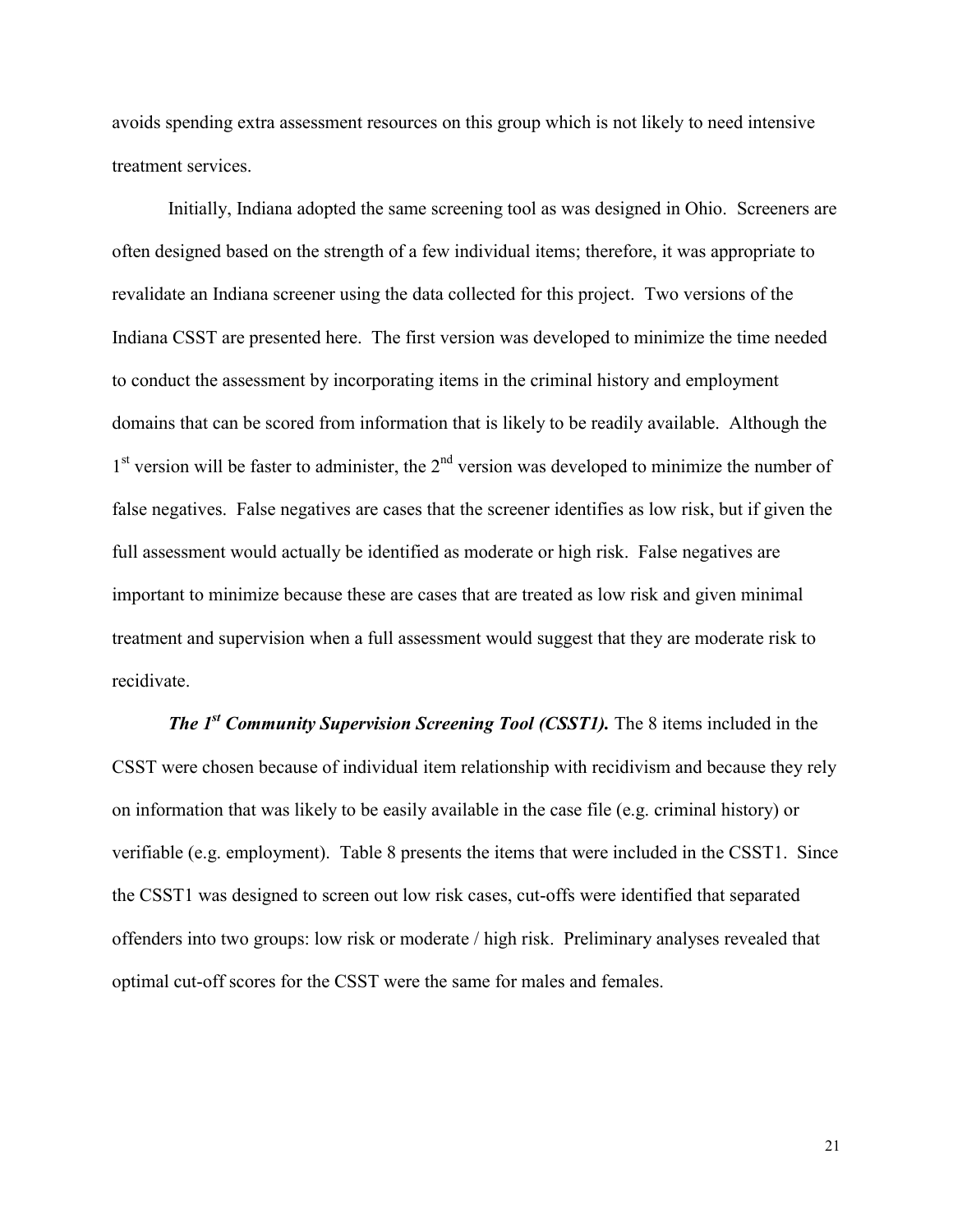| <b>Item</b> | <b>Score</b>                                                      |
|-------------|-------------------------------------------------------------------|
| 1.1         | Most Serious Arrest or Charge Under Age 18                        |
| 1.2         | Number of Prior Adult Felony Convictions                          |
| 1.3         | Prior Sentence as Adult to a Jail or Secure Correctional Facility |
| 1.4         | Ever Received Official Misconduct while Incarcerated as Adult     |
| 2.1         | <b>Highest Education</b>                                          |
| 2.2         | Employed at the Time of Arrest                                    |
| 2.3         | <b>Currently Employed</b>                                         |
| 2.4         | <b>Current Financial Situation</b>                                |

**Table 8: Items in the 1 st Indiana Community Supervision Screening Tool** 

Table 9 presents the distribution of cases by risk level for the CSST1. As the table

indicates, the CSST1 identified 27 percent of males as low risk and 36 percent of females as low

risk.

**Table 9: Number of Cases by Risk Level for the 1 st Community Supervision Screen Tool**

| Level                  |     | Percent |
|------------------------|-----|---------|
| <b>Males</b>           |     |         |
| Low $(0-2)$            | 106 | 27      |
| Moderate – High $(3+)$ | 284 | 73      |
| Total                  | 390 | 100     |
| <b>Females</b>         |     |         |
| Low $(0-2)$            | 84  | 36      |
| Moderate – High $(3+)$ | 152 | 64      |
| Total                  | 165 | 100     |

Tables 10 and 11 present information regarding the ability of the screener to accurately identify cases that would be categorized as low risk by the full CST. Each table contains the number of cases identified as low risk by the screener cross-classified with the number of cases identified as low risk by the full assessment instrument. Table 10 presents this information for males. The statistics in the table indicate that of the cases that the screener identifies as low risk, 34 percent are actually high risk on the full assessment (i.e. false negatives). For cases the screen identifies as moderate or high risk, only 20 percent of cases are categorized as low risk by the full assessment instrument (i.e. false positives)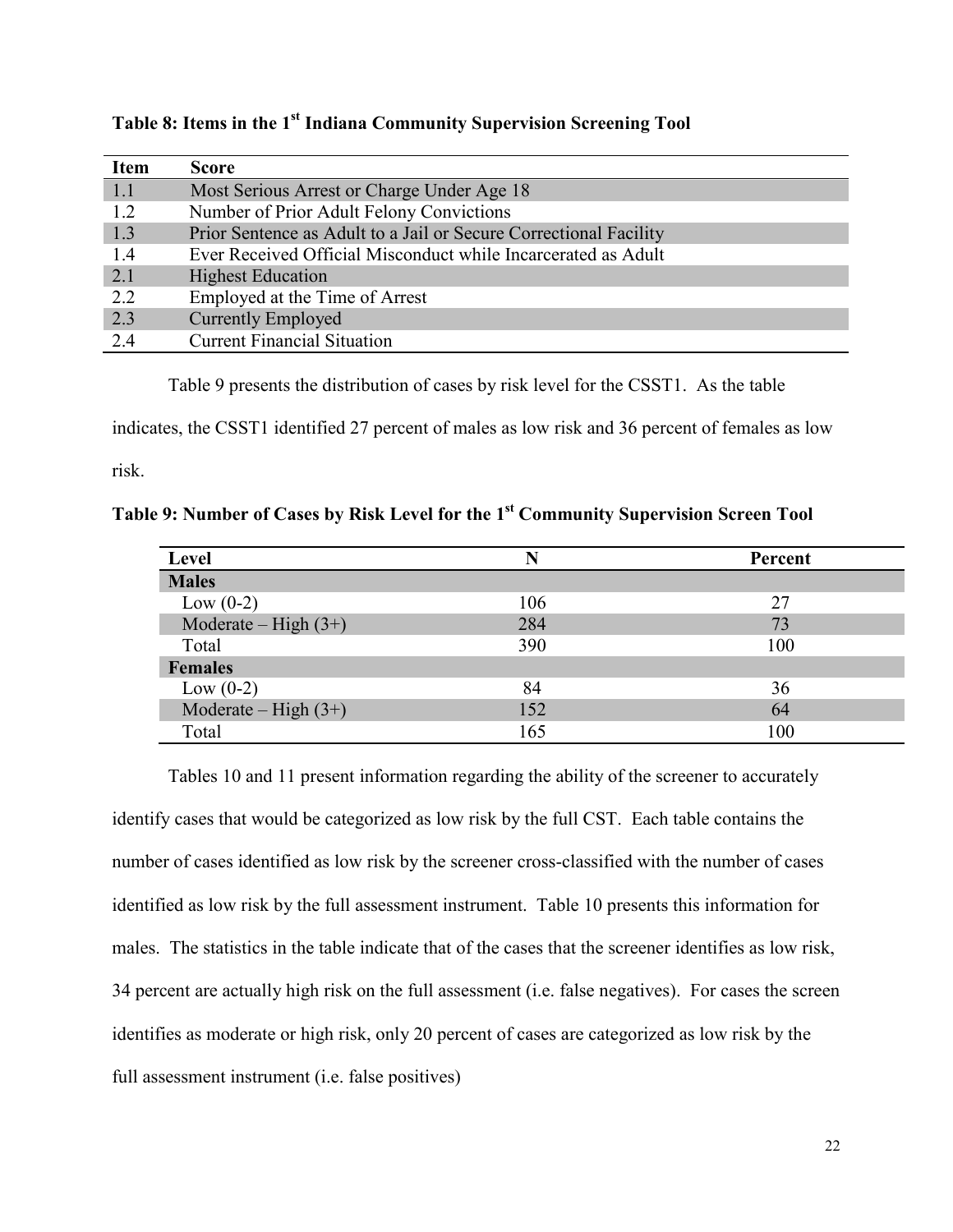|          |          | Male Revised CST Cut Offs |          |       |
|----------|----------|---------------------------|----------|-------|
|          |          | Low                       | Mod/High | Total |
| Screener | Low      | 70                        | 36       | 106   |
|          |          | 66%                       | $34\%*$  | 27.1% |
|          | Mod/High | 60                        | 224      | 284   |
|          |          | $21\%^{\wedge}$           | 79.6%    | 72.9% |
| Total    |          | 130                       | 260      | 390   |
|          |          | 33%                       | 57%      | 100%  |

**Table 10: Revised Risk Level by Screen Risk Level for Males**

\*percentage of cases that are a false negative  $\land$  percentage of cases that are false positives

Table 11 presents the screener category by full CST category for females. Of the 236

female cases in the sample, the CSST1 identifies 36 percent as low risk. The statistics also

indicate 29 percent of the screened cases are false negatives and 20 percent are false positives.

**Table 11: Revised Risk Level by Screen Risk Level for Females**

|          |          | Female Revised CST Cut Offs |          |       |
|----------|----------|-----------------------------|----------|-------|
|          |          | Low                         | Mod/High | Total |
| Screener | Low      | 59                          | 25       | 84    |
|          |          | 70.2%                       | 29.8%*   | 35.6% |
|          | Mod/High | 31                          | 121      | 152   |
|          |          | $20.4\%$                    | 79.6%    | 64.4% |
| Total    |          | 90                          | 146      | 236   |
|          |          | 38.1%                       | 61.9%    | 100%  |

\*percentage of cases that are a false negative

 $\land$  percentage of cases that are a false positive

In sum, the 1<sup>st</sup> Community Supervision Screening Tool provides a means to screen out as much as a third of all cases from the full assessment (27 percent of males and 36 percent of females). Further, it does so using only 8 items that require information that is likely to be readily available in the offender case file. Of concern, the use of this screening tool results in a relatively high rates of false negatives (34 percent for males and 30 percent for females). The 2<sup>nd</sup>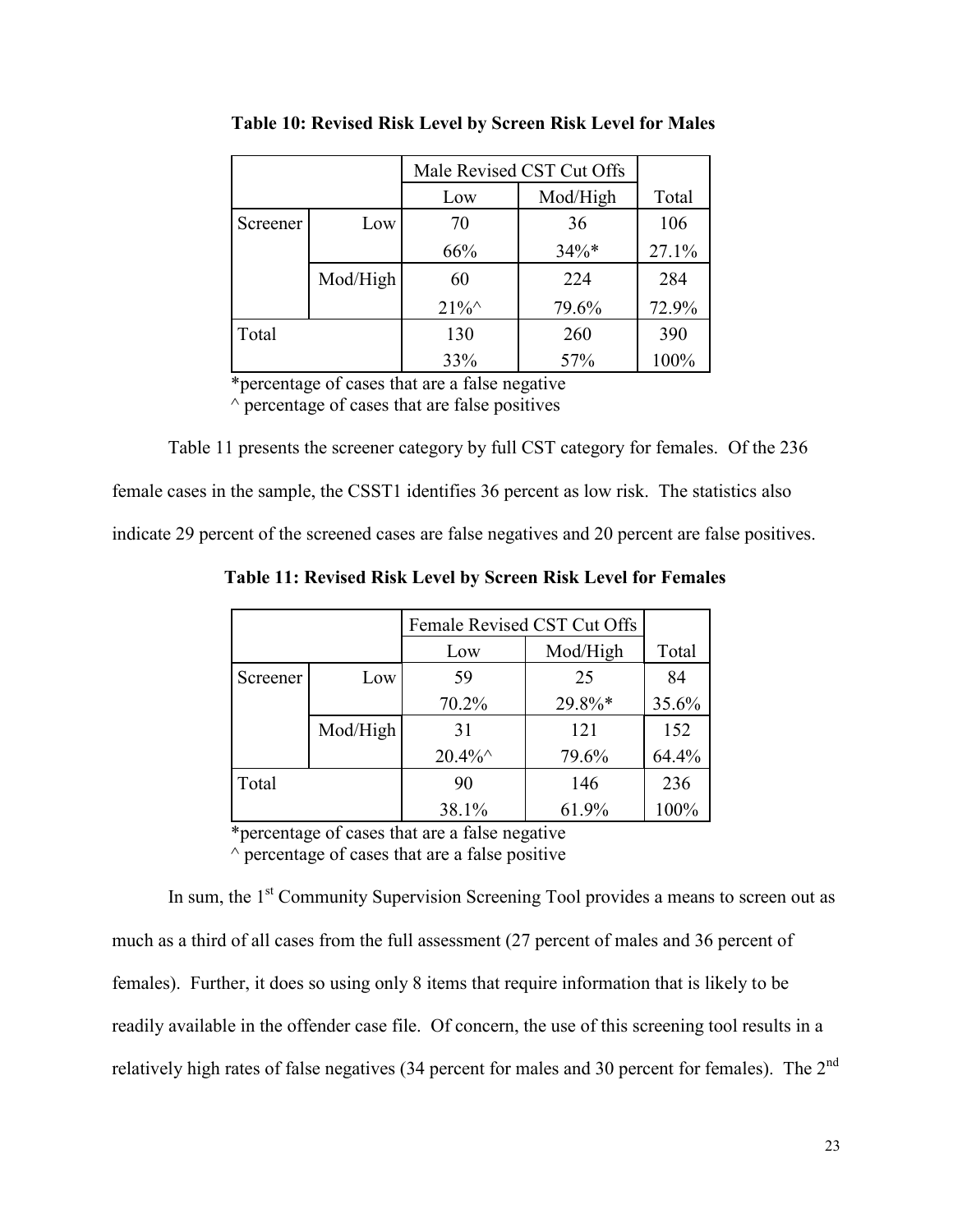version of the Community Supervision Screening Instrument is designed to provide a more accurate means of identifying low risk cases by reducing the number of false negatives.

*The 2nd Community Supervision Screening Tool (CSST2).* There are 9 items included in the CSST2 that are drawn from 4 different domains. In order to increase the accuracy of the screening instrument in identifying low risk cases, the number of items and the diversity of items were increased. That is, the CSST2 not only includes items from the criminal history and employment domains, but also includes items from the domains of substance abuse and antisocial attitudes. It is worth noting that the increased accuracy comes at the cost of a likely increased amount of time spent conducting the assessment. Table 12 presents the items that were included in the CSST2.

Table 12: Items in the 2<sup>nd</sup> Indiana Community Supervision Screening Tool

| <b>Item</b> | <b>Score</b>                                                  |
|-------------|---------------------------------------------------------------|
| 1.1         | Most Serious Arrest or Charge Under Age 18                    |
| 1.2         | Number of Prior Adult Felony Convictions                      |
| 1.4         | Ever Received Official Misconduct while Incarcerated as Adult |
| 1.5         | Prior Sentence to Probation as an Adult                       |
| 2.1         | <b>Highest Education</b>                                      |
| 2.4         | <b>Currently Employed</b>                                     |
| 2.6         | <b>Current Financial Situation</b>                            |
| 5.4         | Drug Use Caused Legal Problems                                |
| 7.6         | <b>Walks Away from Fights</b>                                 |

Since the CSST2 was designed to screen out low risk cases, cut-offs were identified that separated offenders into two groups: low risk or moderate / high risk. Preliminary analyses revealed that optimal cut-off scores for the CSST2 were the same for males and females. Table 13 presents the distribution of cases by risk level for the CSST2. As the table indicates, 20 percent of males were identified as low risk cases by the CSST2 and 31 percent of females were identified as low risk. Compared to the CSST1, the CSST2 thus classifies a smaller percentage of offenders as low risk for both genders.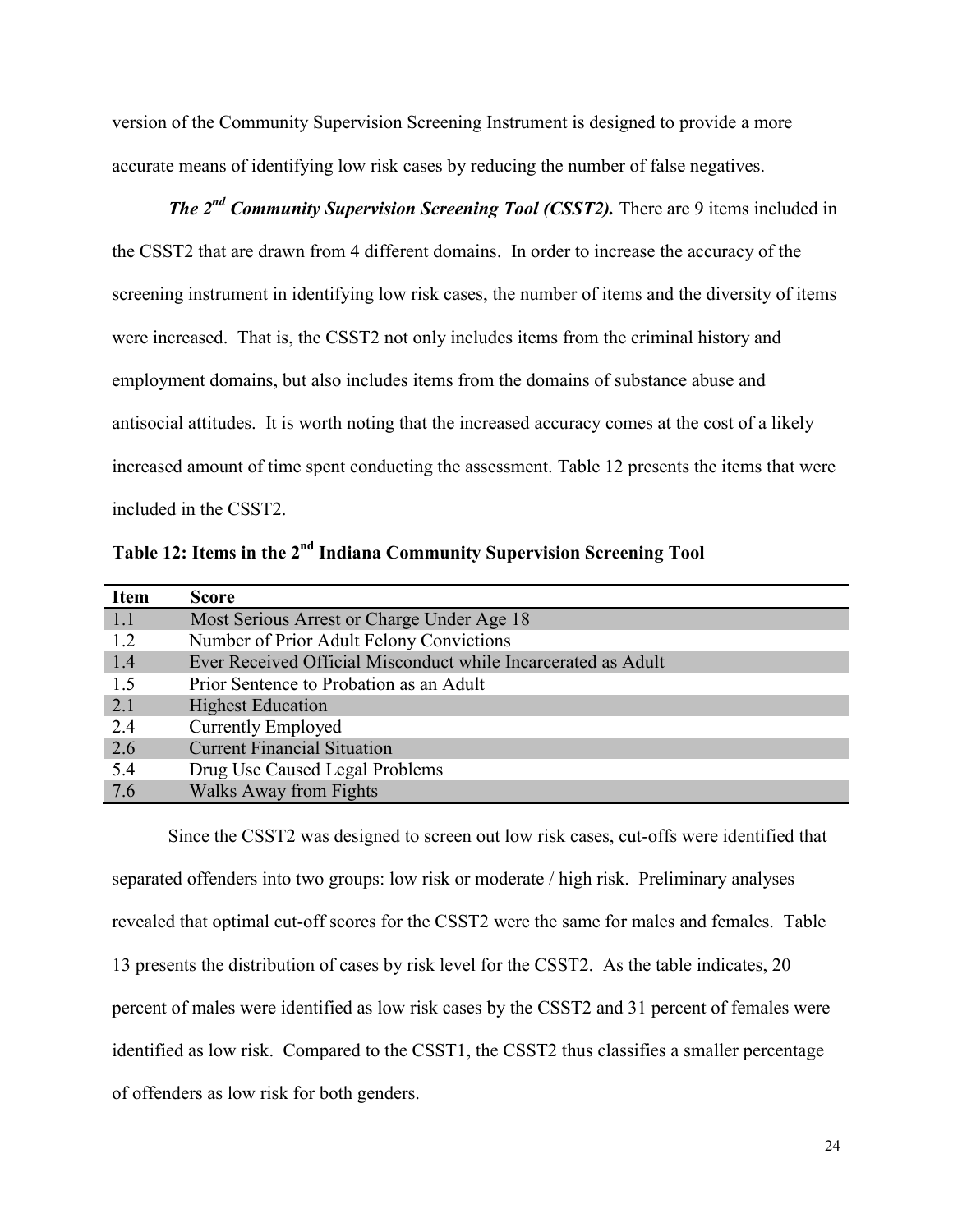| Level                  |     | Percent |
|------------------------|-----|---------|
| <b>Males</b>           |     |         |
| Low $(0-2)$            | 76  | 20      |
| Moderate – High $(3+)$ | 314 | 80      |
| Total                  | 390 | 100     |
| <b>Females</b>         |     |         |
| Low $(0-2)$            | 73  | 31      |
| Moderate – High $(3+)$ | 163 | 69      |
| Total                  | 236 | 100     |

**Table 13: Number of Cases by Risk Level for the 2 nd Community Supervision Screen Tool**

Tables 14 and 15 present information regarding the ability of the screener to accurately identify cases that would be categorized by the full CST. Each table contains the number of cases identified as low risk by the screener cross-classified with the number of cases identified as low risk by the full CST assessment instrument. Table 14 presents this information for males. The statistics in the table 14 indicate that of the cases that the screener identifies as low risk, only 21 percent are actually moderate risk on the full assessment (i.e. false negatives).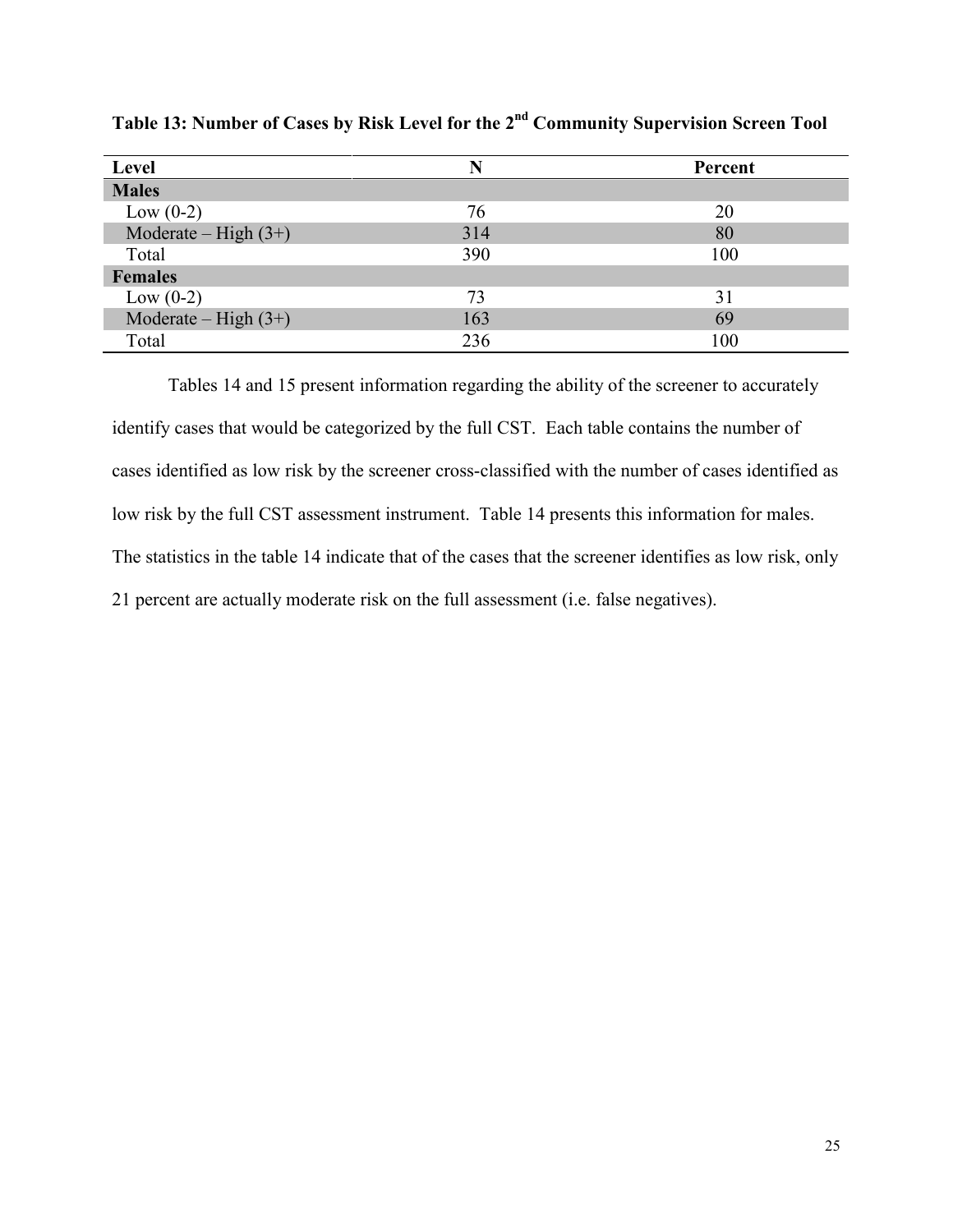|          |          | Male Revised CST Cut Offs |            |       |
|----------|----------|---------------------------|------------|-------|
|          |          | Low                       | Mod/High   | Total |
| Screener | Low      | 60                        | 16         | 76    |
|          |          | 78.9%                     | $21.1\%$ * | 19.5% |
|          | Mod/High | 70                        | 244        | 314   |
|          |          | $22.3\%$                  | 81.7%      | 80.5% |
| Total    |          | 130                       | 260        | 390   |
|          |          | 33%                       | 57%        | 100%  |

**Table 14: Revised Risk Level by Screen Risk Level for Males**

\*percentage of cases that are a false negative  $\land$  percentage of cases that are false positives

For cases the screener identifies as moderate or high risk, only 22 percent of cases are categorized as low risk by the full assessment instrument (i.e. false positives). This is a substantial reduction in false negatives when compared to the CSST1.

The results for the CSST2 are similar for females. Table 15 presents the screen category by full CST category for female cases. The statistics in the table indicate 23 percent of the screened cases are false negatives and 20 percent are false positives. This is also a substantial reduction when compared to the CSST1.

|          |          | Female Revised CST Cut Offs |           |       |
|----------|----------|-----------------------------|-----------|-------|
|          |          | Low                         | Mod/High  | Total |
| Screener | Low      | 56                          | 17        | 73    |
|          |          | 76.7%                       | $23.3\%*$ | 30.9% |
|          | Mod/High | 34                          | 129       | 163   |
|          |          | $20.4\%$                    | 79.6%     | 69.1% |
| Total    |          | 90                          | 146       | 236   |
|          |          | 38.1%                       | 61.9%     | 100%  |

**Table 15: Revised Risk Level by Screen Risk Level for Females**

\*percentage of cases that are a false negative

 $\land$  percentage of cases that are false positives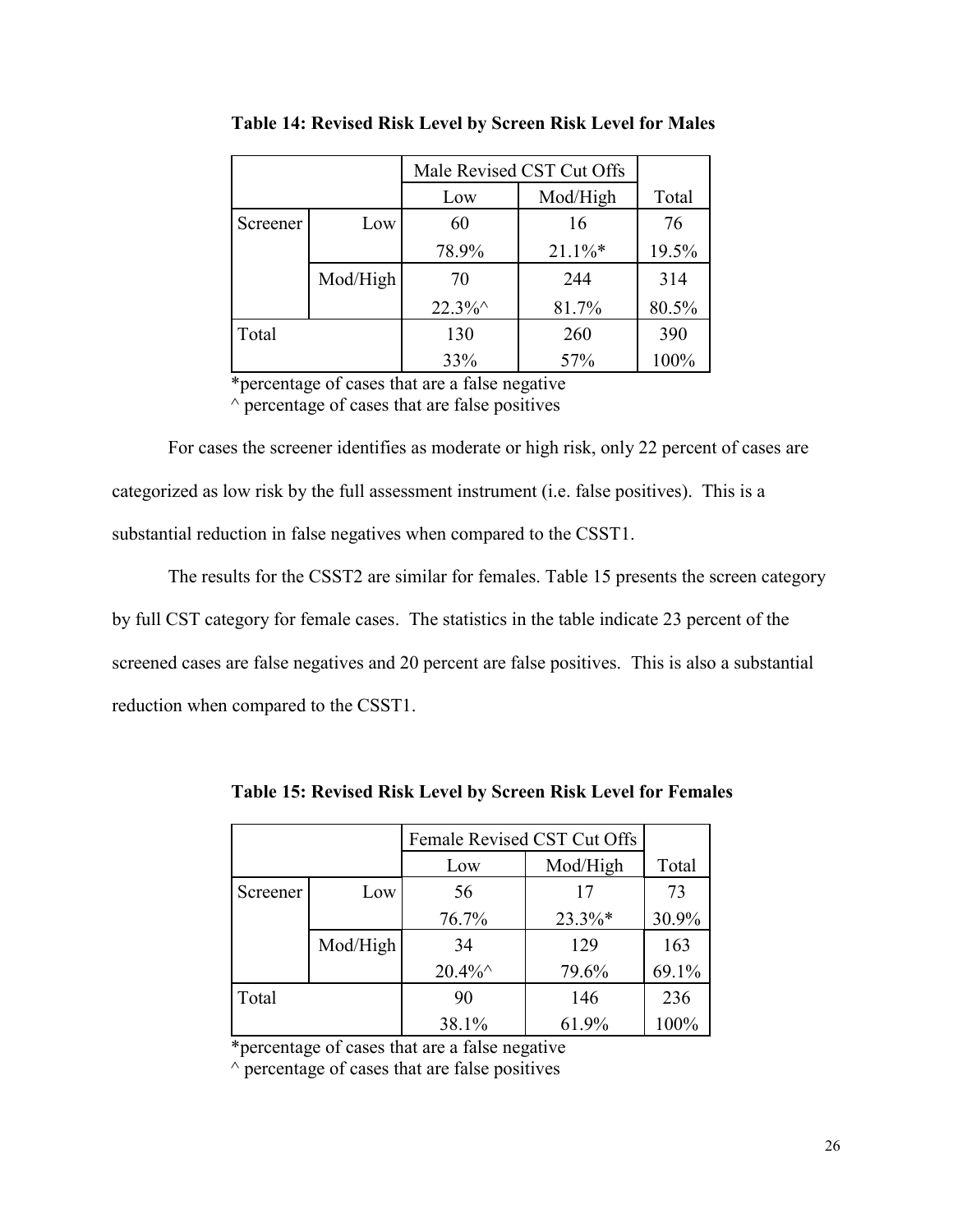In summary, the CSST2 provides improvement in the accuracy of identifying low risk cases that can be screened out of the full assessment. Of the offenders identified to be low risk by the CSST1, about 30 percent were actually moderate risk, while the CSST2 has a false negative rate of only about 20 percent. Still, with the increases in accuracy also come decreases in the number of offenders that are screened out of the full assessment and increases in the number of items for which information is needed. Further, several of the items in the CSST2 are also dynamic and will likely require a brief structured interview.

### *The Prison Reentry Tool (RT)*

Data for the prison reentry sample was gathered through site visits to correctional institutions. The RT is designed be administered as prison inmates approach release in order to assist in release decisions, aid in determining supervision level, and to guide case management for offenders as they prepare to reenter the community. The prison reentry sample consists of 362 individuals who were incarcerated in one of the 8 pilot correctional institutions and were within six months of release from prison. Table 16 presents descriptive statistics for the prison reentry sample. As indicated in Table 16, 59 percent of the sample is male, 71 percent is white, and the average age is 34. The average follow-up period was 23 months and 40 percent experienced a new arrest during the follow-up period.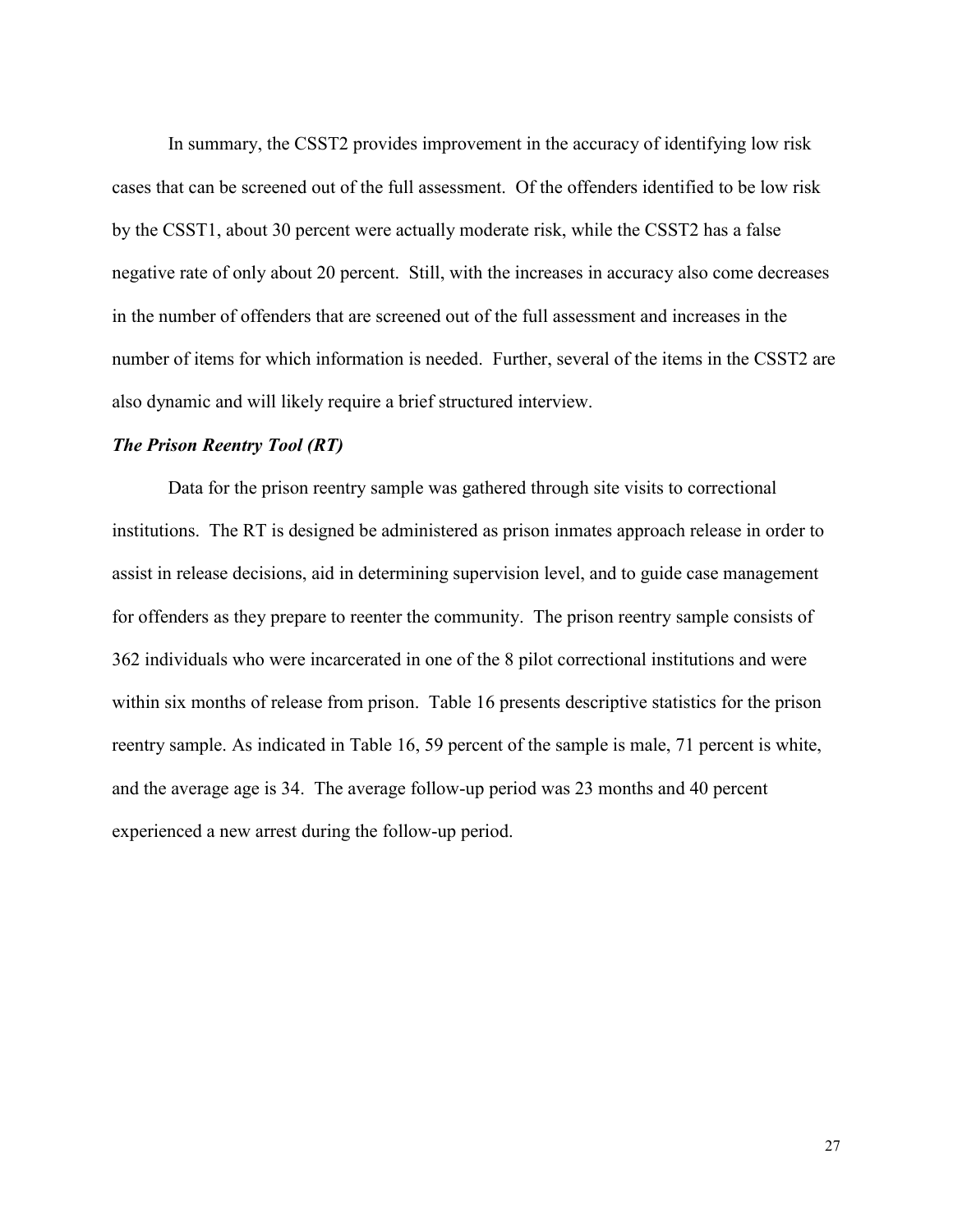| Variable         | N                     | Percent   |  |
|------------------|-----------------------|-----------|--|
| <b>Sex</b>       |                       |           |  |
| Male             | 213                   | 59        |  |
| Female           | 149                   | 41        |  |
| Race             |                       |           |  |
| White            | 257                   | 71        |  |
| African American | 88                    | 24        |  |
| Other            | 17                    | 5         |  |
| Any New Arrest   |                       |           |  |
| Yes              | 153                   | 42        |  |
| No               | 209                   | 58        |  |
|                  | Average               | Range     |  |
|                  |                       |           |  |
| Months at Risk   | 23.6                  | $22 - 24$ |  |
|                  | (0.6 S <sub>D</sub> ) |           |  |
| Age              | 34.6                  | $19 - 70$ |  |
|                  | (9.9 S <sub>D</sub> ) |           |  |

# **Table 16: Descriptive Statistics for the Prison Reentry Sample (n = 362)**

Figure 4 presents the distribution of cases on the reentry tool by gender. The figure suggests that the distribution approaches normality for both genders although the distribution of female cases falls lower on the scale than males.

**Figure 4: Distribution of Cases on the Prison Reentry Tool (male n = 213; female n = 149)**

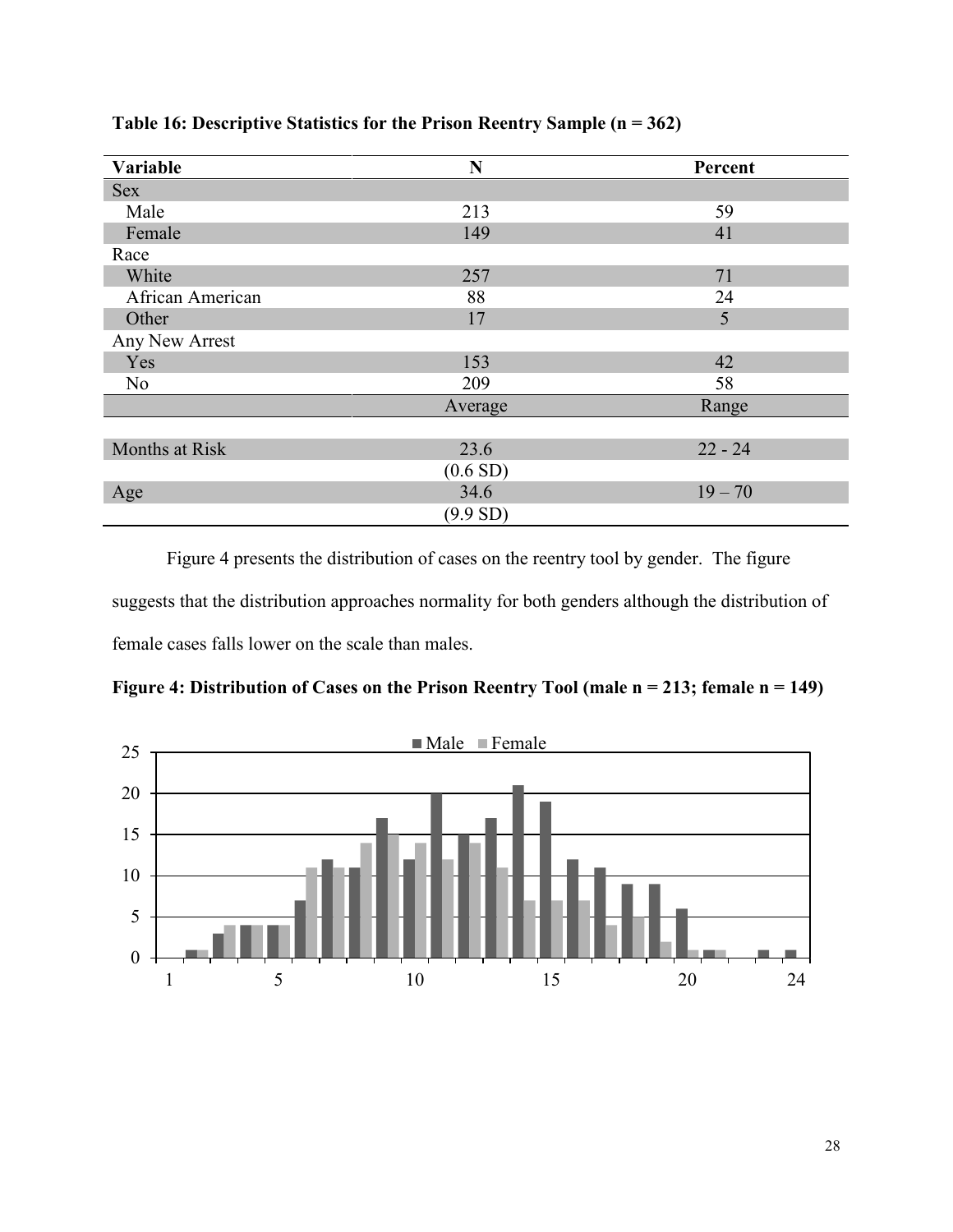| <b>Risk Score</b>       | <b>Total Cases</b> | Percent<br>Arrested | <b>Risk Score</b> | <b>Total Cases</b> | Percent<br><b>Arrested</b> |
|-------------------------|--------------------|---------------------|-------------------|--------------------|----------------------------|
| $\boldsymbol{0}$        | $\overline{0}$     |                     | 21                | $\overline{2}$     | 50                         |
| 1                       | $\theta$           |                     | 22                | $\boldsymbol{0}$   |                            |
| $\boldsymbol{2}$        | $\overline{2}$     | 50                  | 23                | $\overline{2}$     | 50                         |
| 3                       | 7                  | $\theta$            | 24                |                    | 100                        |
| $\overline{\mathbf{4}}$ | 8                  | 25                  | 25                | $\overline{0}$     |                            |
| 5                       | 8                  | 50                  | 26                | $\overline{0}$     |                            |
| 6                       | 18                 | 33                  | 27                | $\boldsymbol{0}$   |                            |
| 7                       | 23                 | 39                  | 28                | $\boldsymbol{0}$   |                            |
| 8                       | 25                 | 36                  | 29                | $\boldsymbol{0}$   |                            |
| 9                       | 32                 | 38                  | 30                | $\boldsymbol{0}$   |                            |
| 10                      | 26                 | 39                  | 31                | $\boldsymbol{0}$   |                            |
| 11                      | 32                 | 31                  | 32                | $\boldsymbol{0}$   |                            |
| 12                      | 29                 | 24                  | 33                | $\boldsymbol{0}$   |                            |
| 13                      | 28                 | 50                  | 34                | $\boldsymbol{0}$   |                            |
| 14                      | 28                 | 54                  | 35                | $\boldsymbol{0}$   |                            |
| 15                      | 26                 | 50                  | 36                | $\boldsymbol{0}$   |                            |
| 16                      | 19                 | 58                  | 37                | $\boldsymbol{0}$   |                            |
| 17                      | 15                 | 53                  | 38                | $\overline{0}$     |                            |
| 18                      | 14                 | 64                  | 39                | $\boldsymbol{0}$   |                            |
| 19                      | 11                 | 56                  | 40                | $\boldsymbol{0}$   |                            |
| 20                      | 6                  | 67                  |                   |                    |                            |

**Table 17: Failure Rates by Risk Score for the Prison Reentry Tool (n=362)\***

 $*$  r value = .19

Table 17 presents failure rates by RT risk score for the prison reentry sample. The table reveals that as scores on the RT increase, the percentage individuals that recidivated also tends to increase. The correlation between the RT risk score and recidivism is .19. Table 18 presents the distribution of cases by risk level and gender for the RT using the original cut-offs. Using the original cut-offs, 29 percent of males were low risk, 45 percent were moderate, and 26 percent were high. For females, 45 percent were low, 43 were moderate, and 12 were high.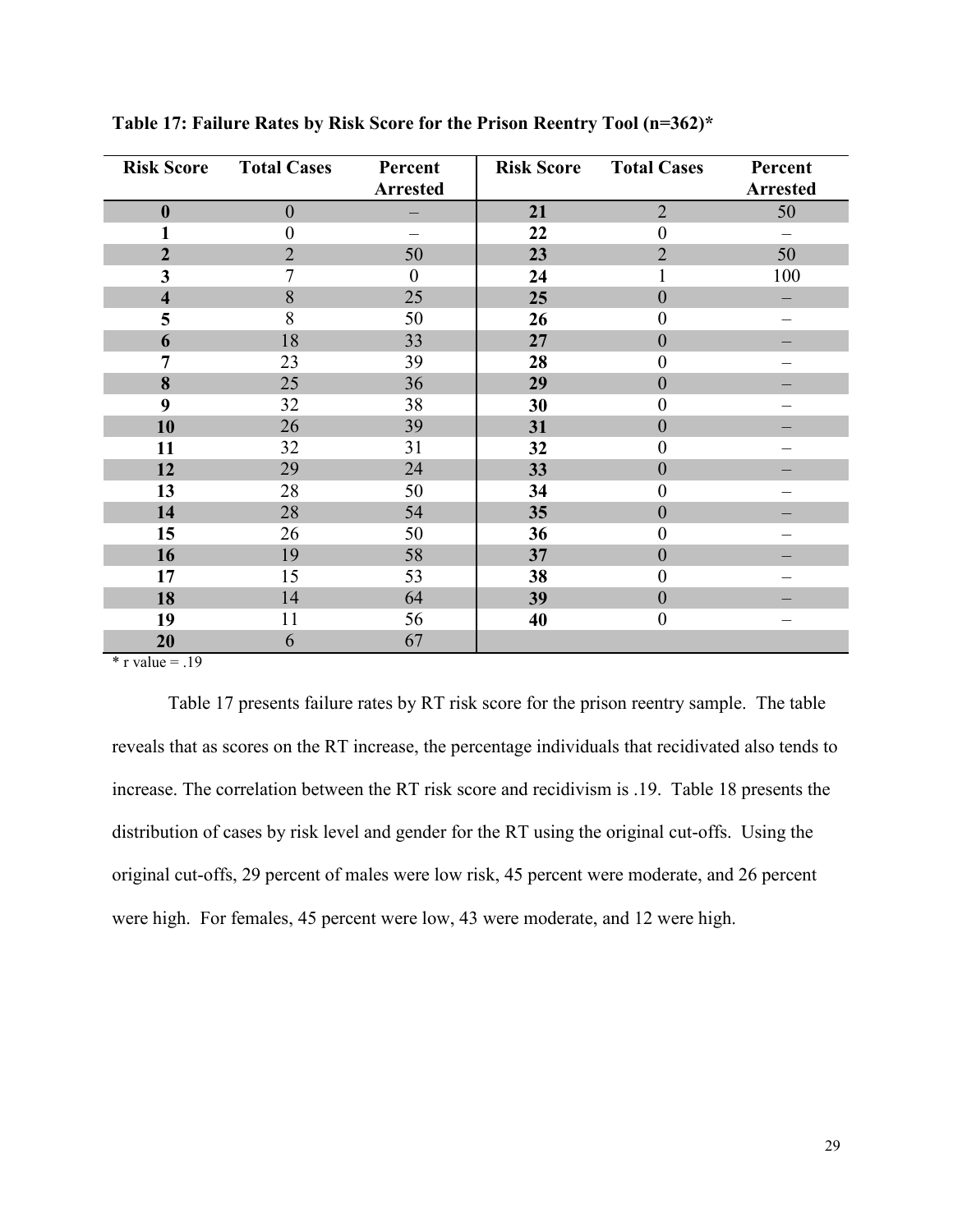| <b>Level</b>          |    | Percent |
|-----------------------|----|---------|
| Males ( $n = 213$ )   |    |         |
| Low $(0-9)$           | 61 | 29      |
| Moderate $(10-15)$    | 96 | 45      |
| High $(16+)$          | 56 | 26      |
| Females ( $n = 149$ ) |    |         |
| Low $(0-10)$          | 67 | 45      |
| Moderate $(11-14)$    | 64 | 43      |
| High $(15+)$          | 18 | 12      |

**Table 18: Distribution of Cases by Indiana Cut Offs for the RT**

Table 19 presents statistics that describe the distribution of cases using the revised risk levels for males and females. The revised risk levels shift cut points for both genders in order to provide a more even/expected distribution of cases by risk and to more accurately distinguish between recidivism rates. Worth noting is that the changes in the cut- off involve decreasing the scores needed to reach each level.

| <b>Level</b>          |    | Percent |
|-----------------------|----|---------|
| Males ( $n = 213$ )   |    |         |
| Low $(0-7)$           | 31 | 15      |
| Moderate (8-13)       | 92 | 43      |
| High (14-17)          | 63 | 30      |
| Very High $(18+)$     | 27 | 12      |
| Females ( $n = 149$ ) |    |         |
| Low $(0-5)$           | 13 | Q       |
| Moderate $(6-12)$     | 91 | 61      |
| High $(13+)$          | 45 | 30      |

**Table 19: Distribution of Cases by Revised Cut Offs for the RT**

Figure 5 presents percentage of males that were arrested by risk level on the RT. The first series of bars provide the risk levels using the original cut-offs. The chart illustrates that increases in recidivism are seen with increase in risk level. Seventeen percent of low risk cases recidivated, 32 percent of moderate risk cases recidivated, 58 percent of high risk cases recidivated and 71 percent of very high risk cases recidivated  $(r = .21)$ . The second series of bars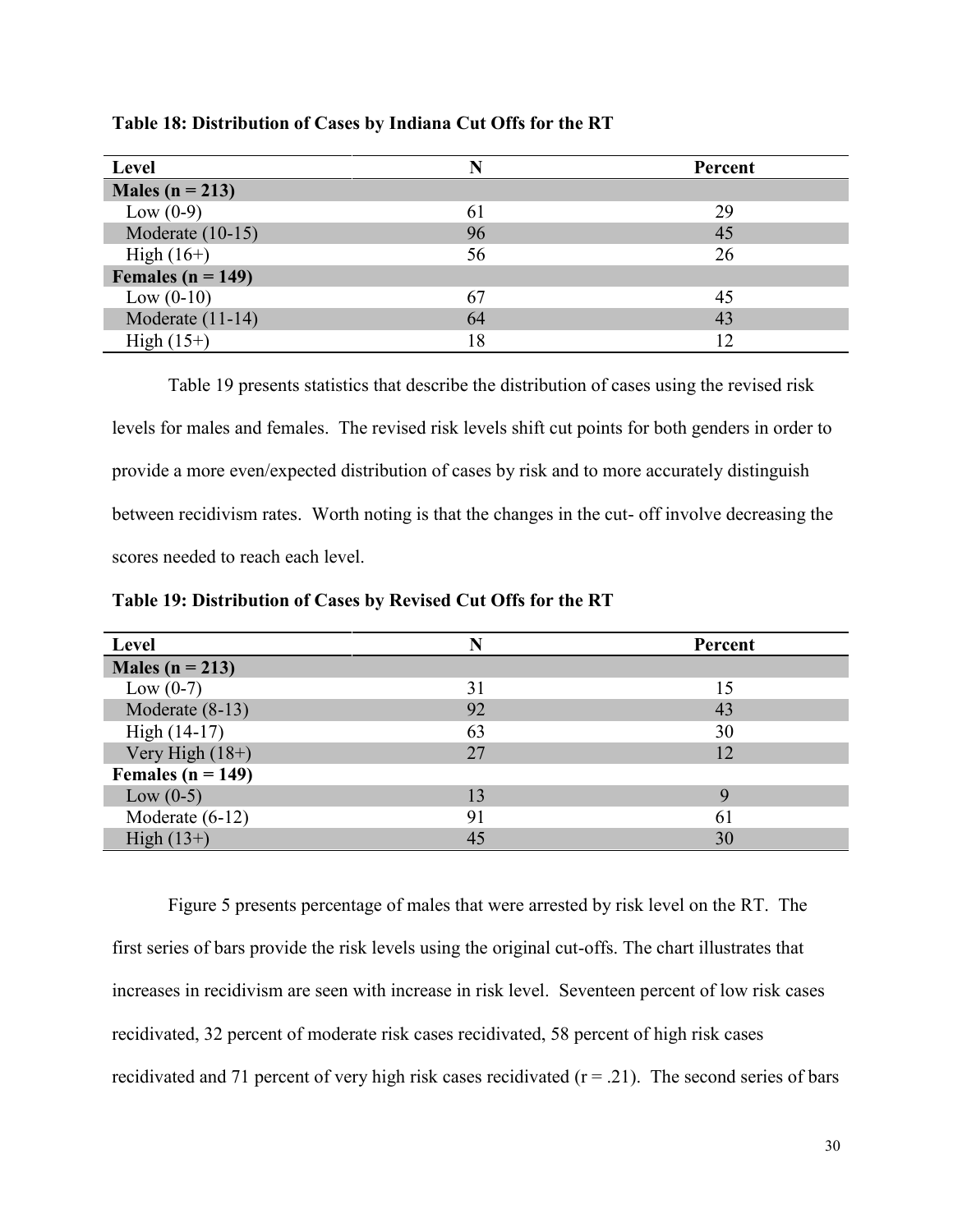presents the percentage of offenders that recidivated using the revised cut-offs. The revised cutoffs provide four levels of risk and similar levels of predictive validity  $(r = .21)$ .



**Figure 5: Predictive Validity of the Prison Reentry Tool for Males** 

Although there are substantive differences in recidivism by risk level, it is worth noting that low risk cases recidivated at a relatively high rate (29 percent). A likely cause of the high rates of recidivism of low risk cases is the small number of low risk male cases in the prison reentry sample  $(n = 31)$ . To increase the sample size, the male prison reentry samples from Indiana and Ohio were combined. The last series of bars in the figure displays the predictive validity of the RT for male offenders using both Ohio and Indiana samples. Combining the samples results in a substantial decrease in the recidivism rate of low risk male offenders to 19 percent.

Figure 6 presents the recidivism rates by risk level for females in the prison reentry sample. The first series using the original risk levels indicates that the levels struggle to distinguish between low and moderate risk offenders. Thirty-five percent of low risk cases reoffended while only 31 percent of moderate risk cases recidivated. Fifty percent of those categorized as high risk recidivated. The revised risk levels perform much better in distinguishing between rates of recidivism. Fifteen percent of low risk cases recidivated while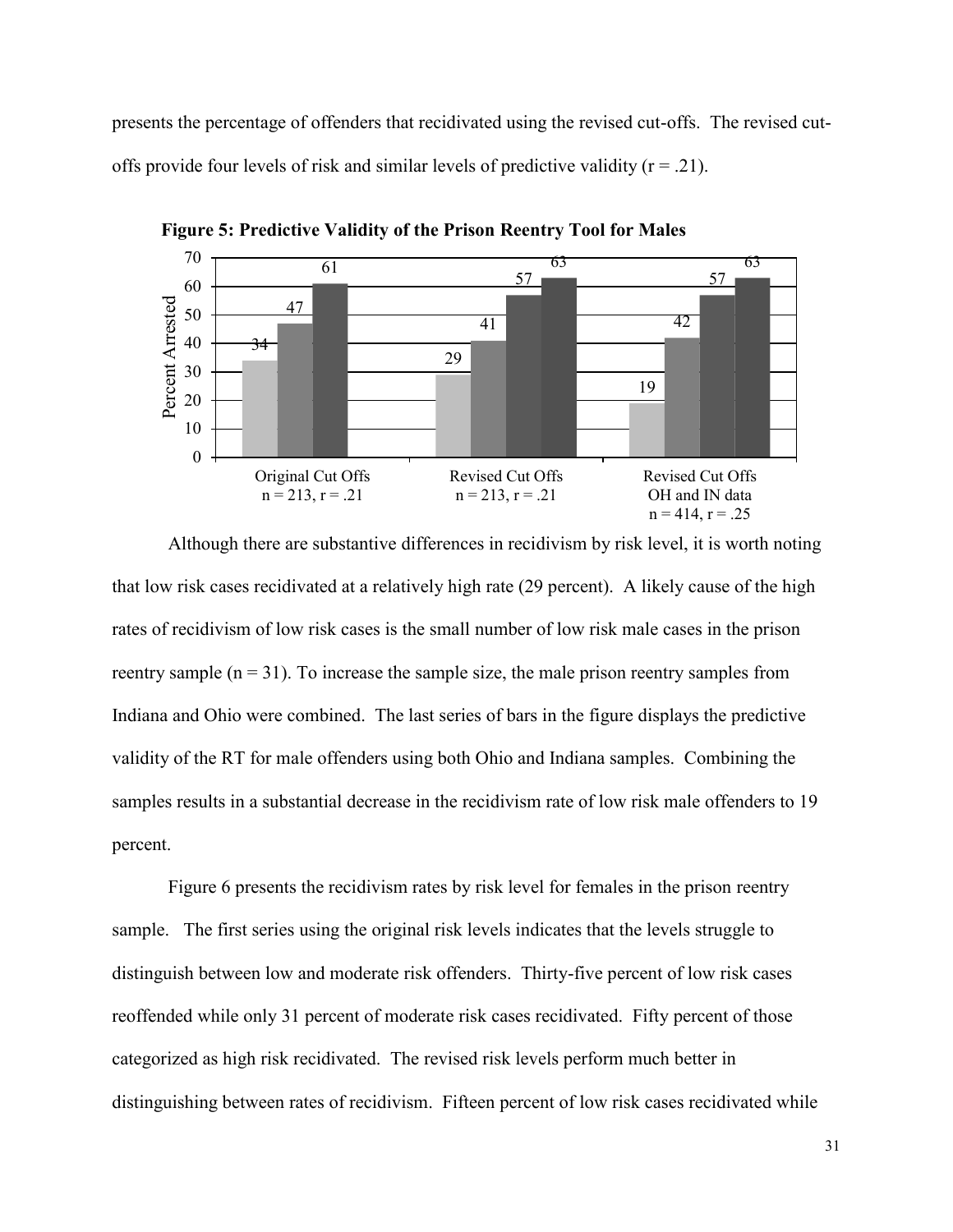33 percent of moderate risk cases recidivated. Forty-seven percent of high risk cases recidivated. The r value for the revised cut-offs is also larger than the original risk level  $(r = .18 \text{ versus } .05)$ .



**Figure 6: Predictive Validity of the Prison Reentry Tool for Females (n = 156)**

Table 20 presents statistics on the distribution and validity of the priorities in case management. The priorities in cases management essentially disaggregate risk levels of the RT by domain. Table 20 presents statistics for each of the case management domains. The r values for the domains range from .10 (social bonds) to .19 (criminal history). The table indicates that case management domains are individually able to classify offenders into different groups based on the likelihood to recidivate. For example in the criminal attitudes domain, 33 percent of low risk cases were arrested, 45 percent of moderate risk cases were arrested, and 55 percent of high risk cases were rearrested.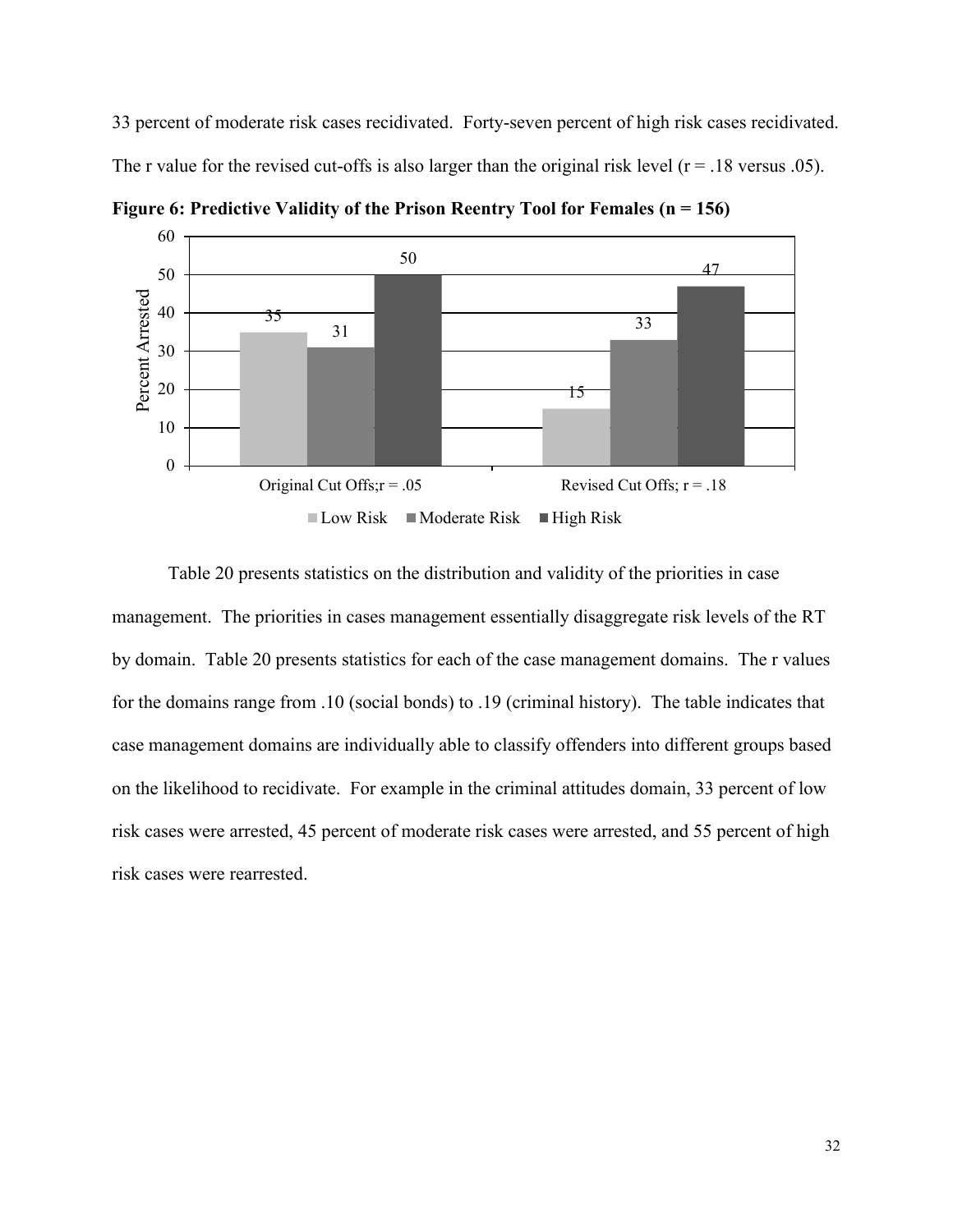| <b>Criminal History</b> |                 | <b>Social Bonds</b> |                 | <b>Criminal Attitudes</b> |                 |
|-------------------------|-----------------|---------------------|-----------------|---------------------------|-----------------|
|                         |                 |                     |                 |                           |                 |
| $#$ of Items            | 6               | $#$ of Items        | 4               | $#$ of Items              | 7               |
| Range                   | $0 - 11$        | Range               | $0 - 4$         | Range                     | $0 - 11$        |
|                         |                 |                     |                 |                           |                 |
| <b>Risk</b>             | <b>Arrested</b> | <b>Risk</b>         | <b>Arrested</b> | <b>Risk</b>               | <b>Arrested</b> |
| Low $(0-3)$             | 32%             | Low $(0-1)$         | 34%             | Low $(0-3)$               | 33%             |
| Mod. $(4-6)$            | 44%             | Mod. $(2-3)$        | 42%             | Mod. $(4-7)$              | 45%             |
| High $(7+)$             | 56%             | High(4)             | 53%             | High $(8+)$               | 55%             |
| $r = 19$                |                 |                     | $r = 10$        | $r = 14$                  |                 |

### **Table 20: Priorities in Case Management for the Prison Reentry Tool**

### **SUMMARY AND CONCLUSION**

This section of the report provides some conclusions based on the findings of the current study. It begins with a summary the results for the validation of IRAS. Some limitations of the current study are also discussed. The report concludes with some recommendations.

### *Summary of Findings*

The Indiana Risk Assessment System was validated using a prospective design that involved conducting in-depth structured interviews of almost 1,000 offenders that were on community supervision or had recently been admitted to prison. After interviews were conducted, offenders were tracked for nearly 2 years to gather follow-up information on recidivism. Three assessment instruments were validated in this process: the Community Supervision Tool, the Community Supervision Screening Tool and the Prison Reentry Tool.

Validation involved examining the predictive power of the assessment instruments. The results reveal that all assessment instruments are able to significantly distinguish between risk levels. Further, the measures of association (r values) are acceptable for revalidation purposes, although the instruments had more difficulty distinguishing between moderate and high risk females. Given the information, the authors provide some suggestions regarding revisions to cutoff points on the risk assessment instruments.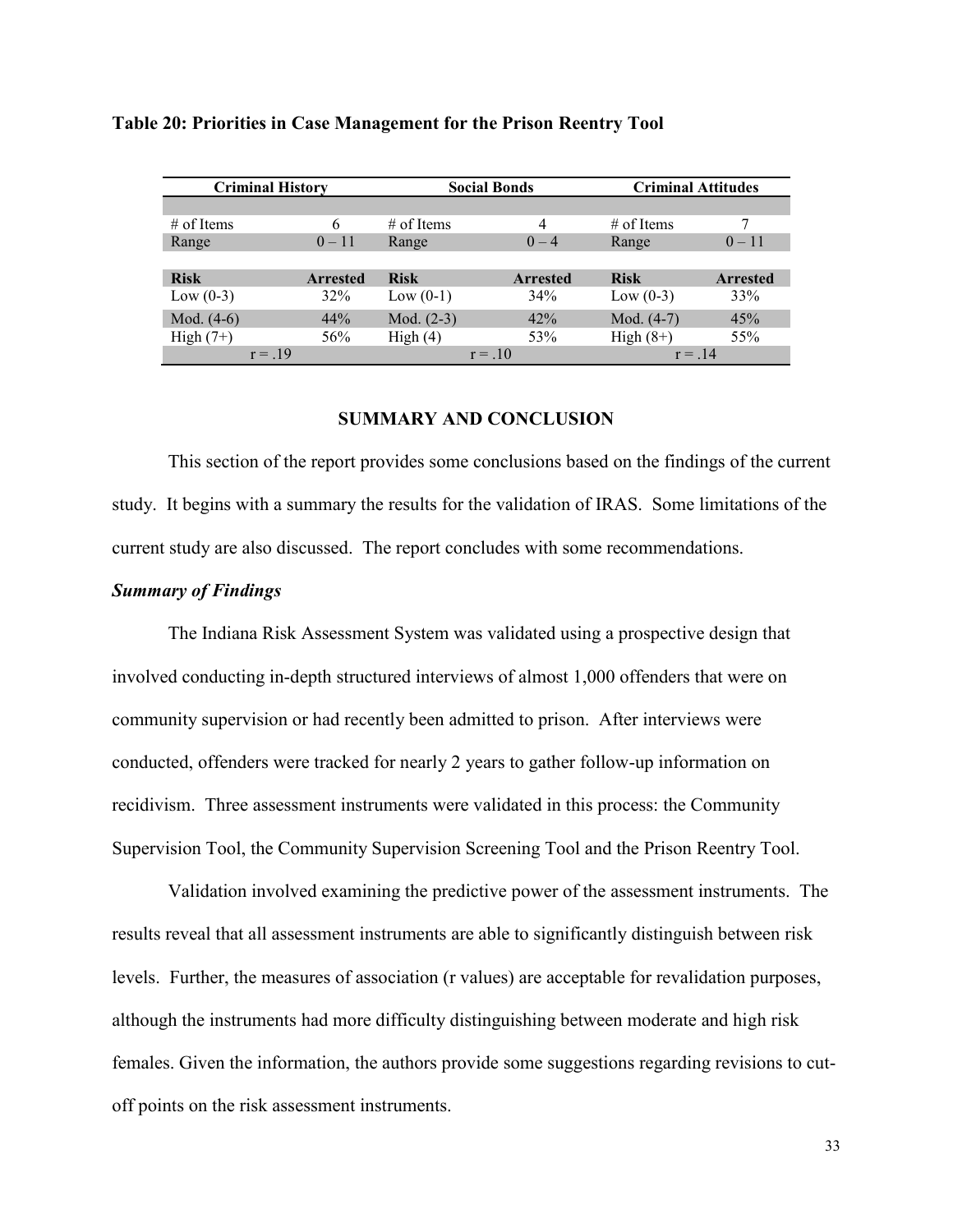### *Limitations*

There were two primary limitations observed in the current study. The first limitation revolves around the generalizability of the sample to all offenders in the Indiana criminal justice system. Although the data collection period gathered information on over 1,000 offenders in Indiana, it would be imprudent to assume that the findings are representative of all offenders in Indiana. First, resource constraints limited the inclusion of cases from all counties and correctional institutions. Second, although the samples were gathered from specific populations, certain types of cases may be underrepresented in the population (e.g. low risk offenders, sex offenders, Hispanic offenders, female offenders). The underrepresentation in the population leads to small numbers of these types of offenders in the sample. For example, the findings from the RT were based on a sample size of 149 females. Although the results provide evidence that females have a distribution on the risk levels that is different from men, the findings should be considered preliminary until data can be collected on a larger sample of women who are released from prison.

A second limitation to the current study revolves around measurement error. The major source of data collection for this study was the structured interview, which was undertaken by trained research staff from the University of Cincinnati. Further, the informed consent process identified a sample of offenders who were willing to undergo the interview process. In short, the structured interview process utilized to gather the data will likely be different than the process used by criminal justice officials to interview cases and assign risk once IRAS is implemented.

## *Recommendations*

Based on the findings and limitations discussed above, several recommendations can be made. The first major recommendation is that revalidation studies be conducted of IRAS.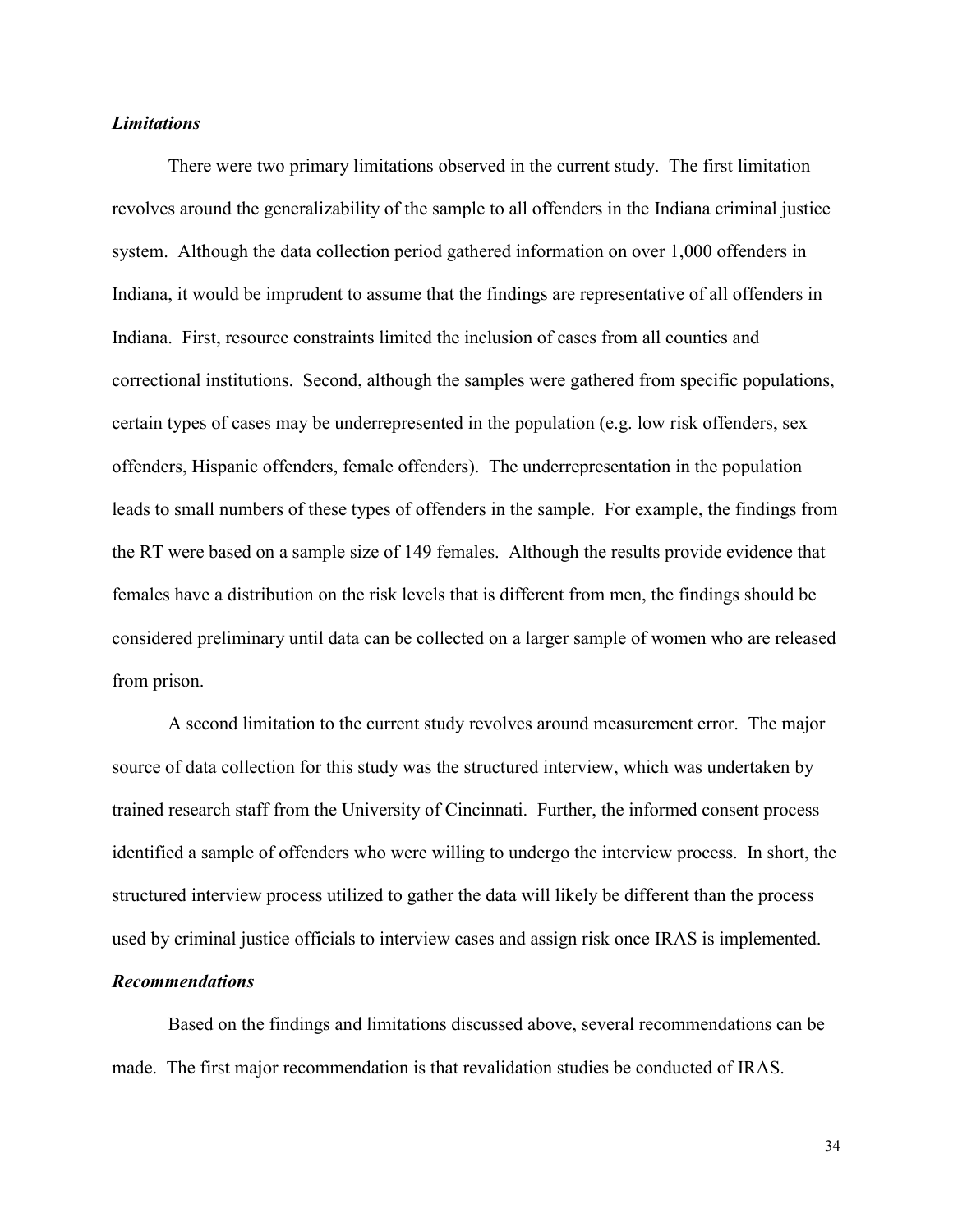Revalidation studies will provide further evidence that the risk assessment instruments are able to predict recidivism across multiple samples from the same population, including the Pre-trial Tool and Prison Intake Tool. Further, revalidation studies should focus on oversampling underrepresented groups. Finally, revalidation will also address the issue of measurement error. That is, data can be gathered on assessments that are given by personnel within the criminal justice system, examining the predictive validity of IRAS in a real world setting.

Another important recommendation is that Indiana follow the protocol developed by the University of Cincinnati for training personnel on the assessment instruments. Proper training cannot be stressed enough because the efficacy of every assessment is heavily dependent upon the person who conducts the interview and scores the risk level. Training will also help to minimize the differences in measurement between University research staff conducting the interviews and criminal justice personnel. Not only is initial training important, but it is recommended that a system be developed that lays out the process of training, provides reliability checks for interviewers, and lays out guidelines for retraining.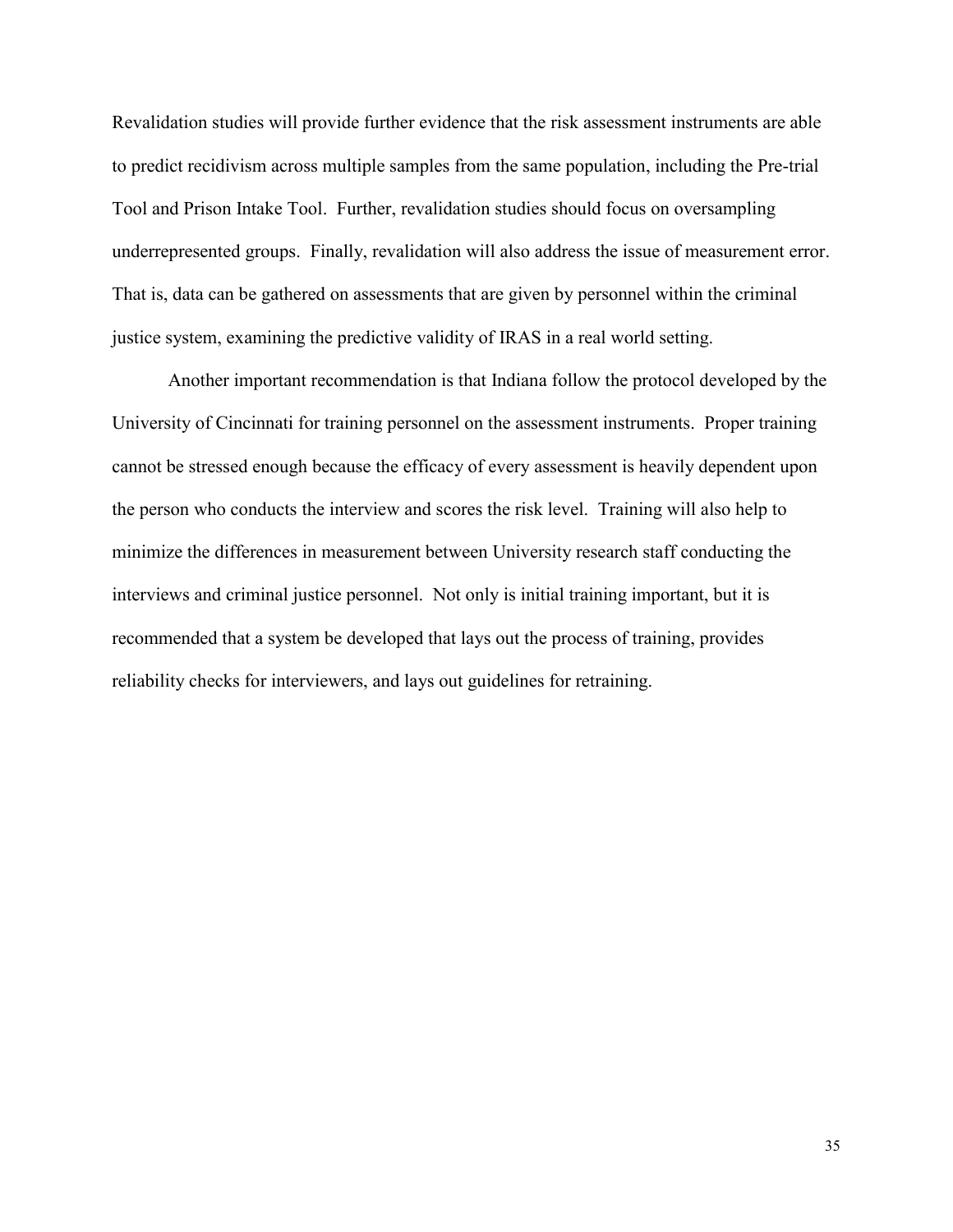### **REFERENCES**

- Andrews, D., Bonta, J., and Hoge R. (1990). Classification for effective rehabilitation: Rediscovering psychology. *Criminal Justice and Behavior 17*:19-52.
- Andrews, D. A., Zinger, I., Hoge, R., Bonta, J., Gendreau, P. and Cullen F. T. (1990). Does correctional treatment work? A clinically relevant and psychologically informed metaanalysis. *Criminology, 28:* 369-404.
- Bonta, J. (1996). Risk-needs assessment and treatment. in A. T. Harland (ed*.), Choosing Correctional Interventions That Work: Defining the Demand and Evaluating the Supply*. Newbury Park, CA: Sage.
- Gendreau, P., Little, T. & Goggin C. (1996). A meta-analysis of the predictors of adult offender recidivism: What works! *Criminology, 34*: 401-433.
- Gottfredson, S. and L. Moriarty (2006). Statistical risk assessment: old problems and new applications. *Crime and Delinquency 52:* 178-200.
- Jones, D. (1996). Risk prediction in criminal justice. In A.T. Harland (Ed.). *Choosing correctional options that work.* London, Sage.
- Lowenkamp, C. T. & Latessa E. J. (2002). *Evaluation of Ohio's community based correctional facilities and halfway house programs: Final report.* Unpublished Technical Report: University of Cincinnati.
- Lowenkamp, C. T. & Latessa E. J. (2004). Understanding the risk principle: How and why correctional interventions can harm low-risk offenders. *Topics In Community Corrections*, *2004*. Washington, D.C.: U.S. Department of Justice, National Institute of Corrections.
- Lowenkamp, C. T. & Latessa E. J. (2005). *Evaluation of Ohio's CCA funded programs: Final report.* Unpublished Technical Report: University of Cincinnati.
- Lowenkamp, C. T. & Latessa E. J. (2005). Increasing the effectiveness of correctional programming through the risk principle: Identifying offenders for residential placement. *Criminology and Public Policy, 4:* 263-290.
- Lowenkamp, C.T., Latessa, E. J. and Holsinger, A. (2006). The risk principle in action: What have we learned from 13,676 offenders and 97 correctional programs? *Crime and Delinquency, 51,* 1-17.
- Lowenkamp, C. T. Latessa E. J., & Smith, P. (2006). Does correctional program quality really matter? The impact of adhering to the principles of effective intervention. *Criminology and Public Policy, 5:* 575-594.